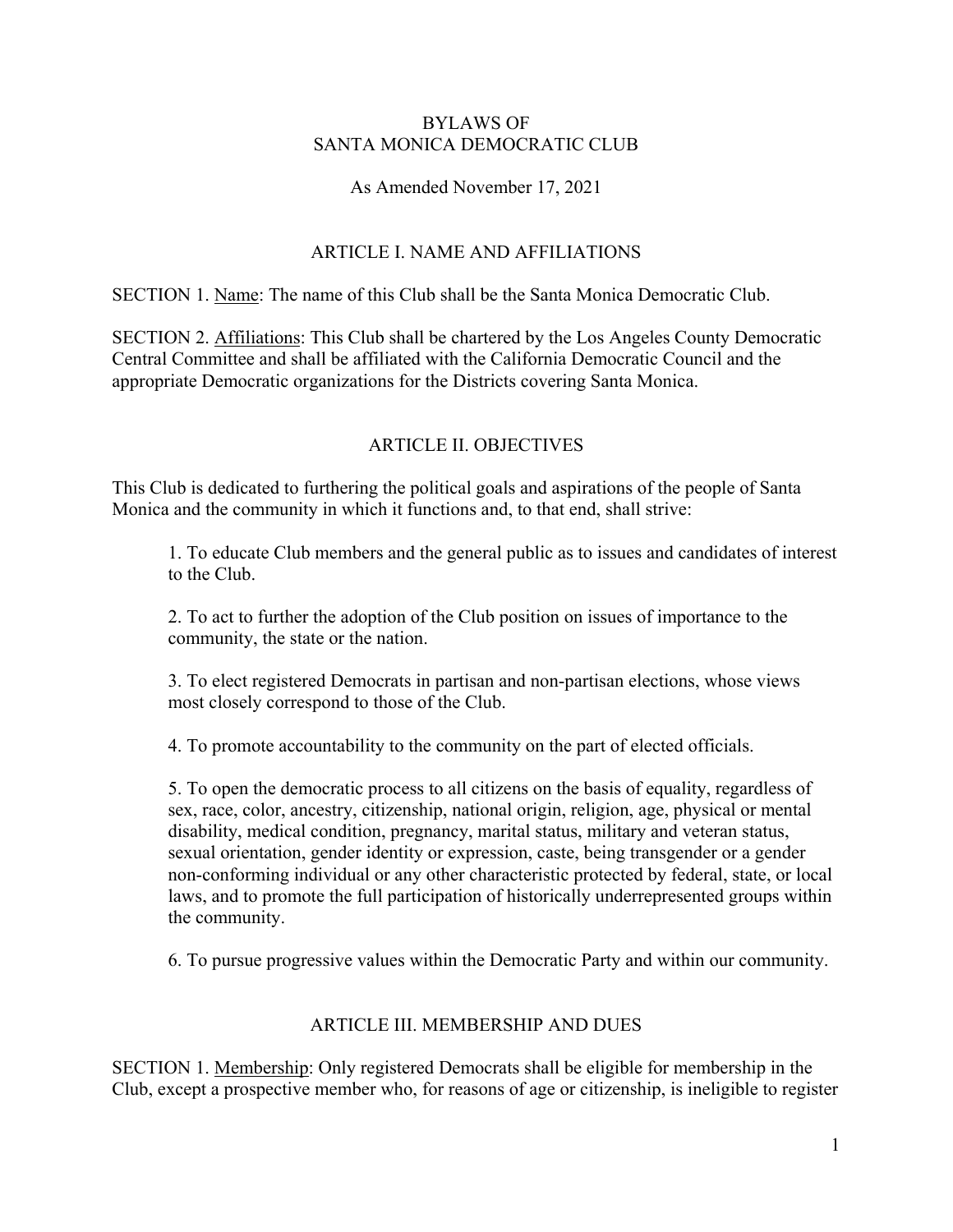to vote but who declares the intention to register as a Democrat when eligible. For purposes of these Bylaws, "member in good standing" shall be defined as a member who has paid their annual dues or had them waived due to economic hardship and has met any other requirements to be eligible to be a voting member.

Only members in good standing as of July 1, who are duly registered as a member of the Democratic Party of California will be included in the roster submitted for purposes of participation in the California Democratic Party endorsement process.

New members shall be entitled to vote on Club matters thirty (30) days after dues are received. Ongoing members shall be entitled to vote upon payment of dues for the year. Membership must be renewed annually, with the exception of new members who join in the last three (3) months of the year, whose membership shall be deemed paid for the upcoming calendar year.

SECTION 2. Categories: The Executive Board may establish more than one category of membership in the Club, but all members shall have the same rights and privileges except as herein required by these Bylaws.

SECTION 3. Dues: Changes in annual dues shall be recommended by the Executive Board to the membership at a regularly called meeting of the Club after 30 days notice, and shall be approved by a majority of the members in good standing present and voting.

Payment for membership shall be accepted only from accounts in the prospective member's name or which the prospective member controls.

SECTION 4. Use of Club Name: No officer, Executive Board member or Club member shall use the name of the Club in connection with any candidate or issue not endorsed by the Club.

# ARTICLE IV. OFFICERS

SECTION 1. Duties: The officers of the Club shall be President (or Co-Presidents), Vice President-Political Action, Vice President-Membership, Vice President-Programs, Vice President-Communication, Vice President-Diversity and Inclusion, Vice President-Legislation, Treasurer, Recording Secretary, and the Executive Board members elected and appointed as provided in Article V. The duties of the officers so elected shall be as follows:

1. The President shall preside at all meetings of the Club, sit as an ex-officio member of all committees, designate the chair of all special committees, act as primary spokesperson of the Club in all matters, including speaking for the Club on matters with respect to which the Club has taken a position, be first delegate to all conventions, council meetings, and Democratic groups and organizations, and perform such other duties as may be assigned from time to time by the Club or by the Executive Board. Each reference to "President" in these Bylaws applies to Co-Presidents during terms in which Co-Presidents have been elected, and applies equally to both Co-Presidents.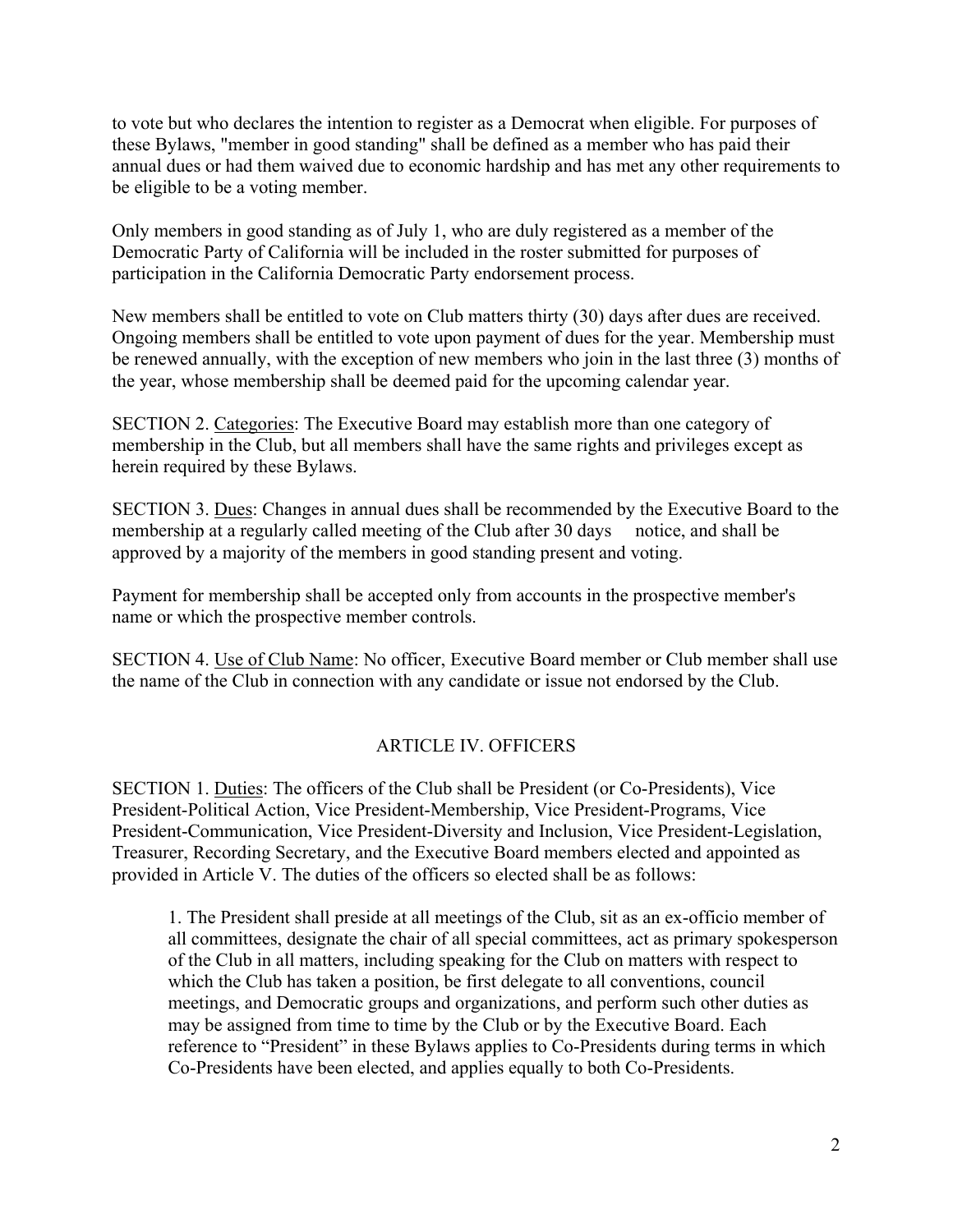2. The Vice President-Political Action shall chair the Political Action Committee, assume presidential authority and duties in the absence of the president, and perform such other duties as may be assigned from time to time by the Club or by the Executive Board.

3. The Vice President-Membership shall chair the Membership Committee, and in the absence of the President and Vice President-Political Action assume the authority and duties of the President and perform such other duties as may be assigned from time to time by the Club or by the Executive Board.

4. The Vice President-Programs shall chair the Programs Committee, and in the absence of the President, Vice President-Political Action and Vice President-Membership, assume the authority and duties of the President, and perform such other duties as may be assigned from time to time by the Club or by the Executive Board.

5. The Vice-President-Communication shall chair the Communication Committee, and in the absence of the President, Vice President-Political Action, Vice President-Membership, and Vice President-Programs, assume the authority and duties of the President, and perform such other duties as may be assigned from time to time by the Club or by the Executive Board.

6. The Vice President-Diversity and Inclusion shall chair the Diversity and Inclusion Committee, and in the absence of the President, Vice President-Political Action, Vice President-Membership, Vice President-Programs, and Vice President-Communication, assume the authority and duties of the President, and perform such other duties as may be assigned from time to time by the Club or by the Executive Board.

7. The Vice President-Legislation shall chair the Legislative Committee, and in the absence of the President, Vice President-Political Action, Vice President-Membership, Vice President-Programs, Vice President-Communication, and Vice President-Diversity and Inclusion, assume the authority and duties of the President, and perform such other duties as may be assigned from time to time by the Club or by the Executive Board.

8 . The Treasurer shall maintain the financial records of the Club, including names, dates and amounts for all dues collected and funds expended; disburse the funds of the Club as authorized by the Club or by the Executive Board; make financial reports as needed or as requested; be responsible for all official financial reports; furnish necessary financial information to any entity or individual the Executive Board may hire to handle the filing of forms required by governmental bodies; and perform such other duties as may be assigned from time to time by the Club or by the Executive Board.

9 . The Recording Secretary shall keep a record of votes and actions taken at meetings of the Club and of the Executive Board, maintain a file of any reports submitted and perform such other duties as may be assigned from time to time by the Club or by the Executive Board.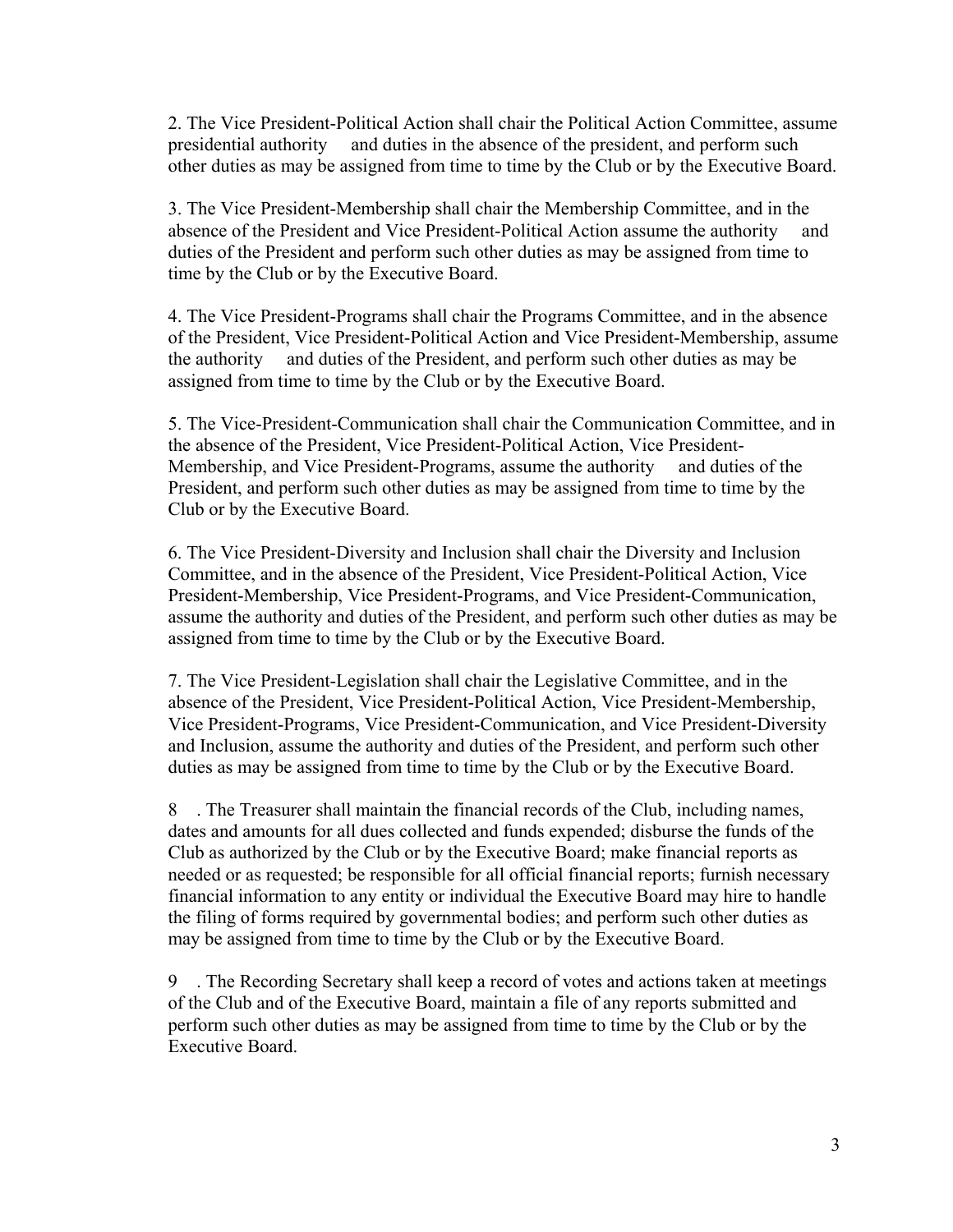### ARTICLE V. EXECUTIVE BOARD

SECTION 1. Composition: The Executive Board shall consist of the elected officers, the immediate past President or Co-Presidents of the Club, five (5) members elected at large by the Club, and up to five (5) members appointed by the Executive Board. The appointments by the Executive Board may be made at any time. The Executive Board shall consider the promotion of diversity, commitment, and expertise when making appointments. Members of the Executive Board must either reside, work, or attend school in Santa Monica, with the exception of the President or Co-Presidents, who must be residents of Santa Monica.

SECTION 2. Duties: The Executive Board shall plan and direct the activities of the Club and shall appoint representatives and/or delegates to meetings and conventions of the various councils and other bodies with which the Club is affiliated or with respect to which the Club is otherwise entitled to representation or at which the Executive Board has decided there should be a Club presence.

Delegates to pre-endorsement conferences of the California Democratic Party shall also be appointed by the Executive Board of this Club, from its membership. To be appointed, a delegate must receive a majority of the votes of the Executive Board and must be a member in good standing.

SECTION 3. Quorum: A Quorum of the Executive Board shall be fifty percent (50%) of the Board for the transactions and decisions of the Club and of the Executive Board. A vote by a majority of the quorum shall be necessary on all matters binding upon the Club or Executive Board, except that recommendations for endorsement of candidates or ballot measures to the membership requires a vote by an absolute majority of the Executive Board. However, the Executive Board may meet and take advisory votes without a quorum present.

SECTION 4. Voting: The Executive Board shall meet regularly, maintaining a record of votes taken at each meeting, whether at a scheduled or a special meeting.

The Executive Board may, when circumstances require an immediate vote and the Board is unable to have an actual meeting, vote electronically and/or telephonically via conference call of the Board. Every Executive Board member must be notified electronically or telephonically of the issue and imminent vote. Contact shall be initiated by the Club President unless that person is not available, in which case(s) the regular order of succession shall take effect. A record will be kept of the vote and of the attempt(s), whether or not successful, to contact each Executive Board member.

SECTION 5. Removal, Suspension, or Reprimand: Any member of the Executive Board, elected or appointed, who has missed three (3) consecutive Board or general meetings, without good and valid reason as determined by the Executive Board, shall be considered to have resigned the office and shall be so notified. Board members who are unable to attend a meeting shall notify the Club President.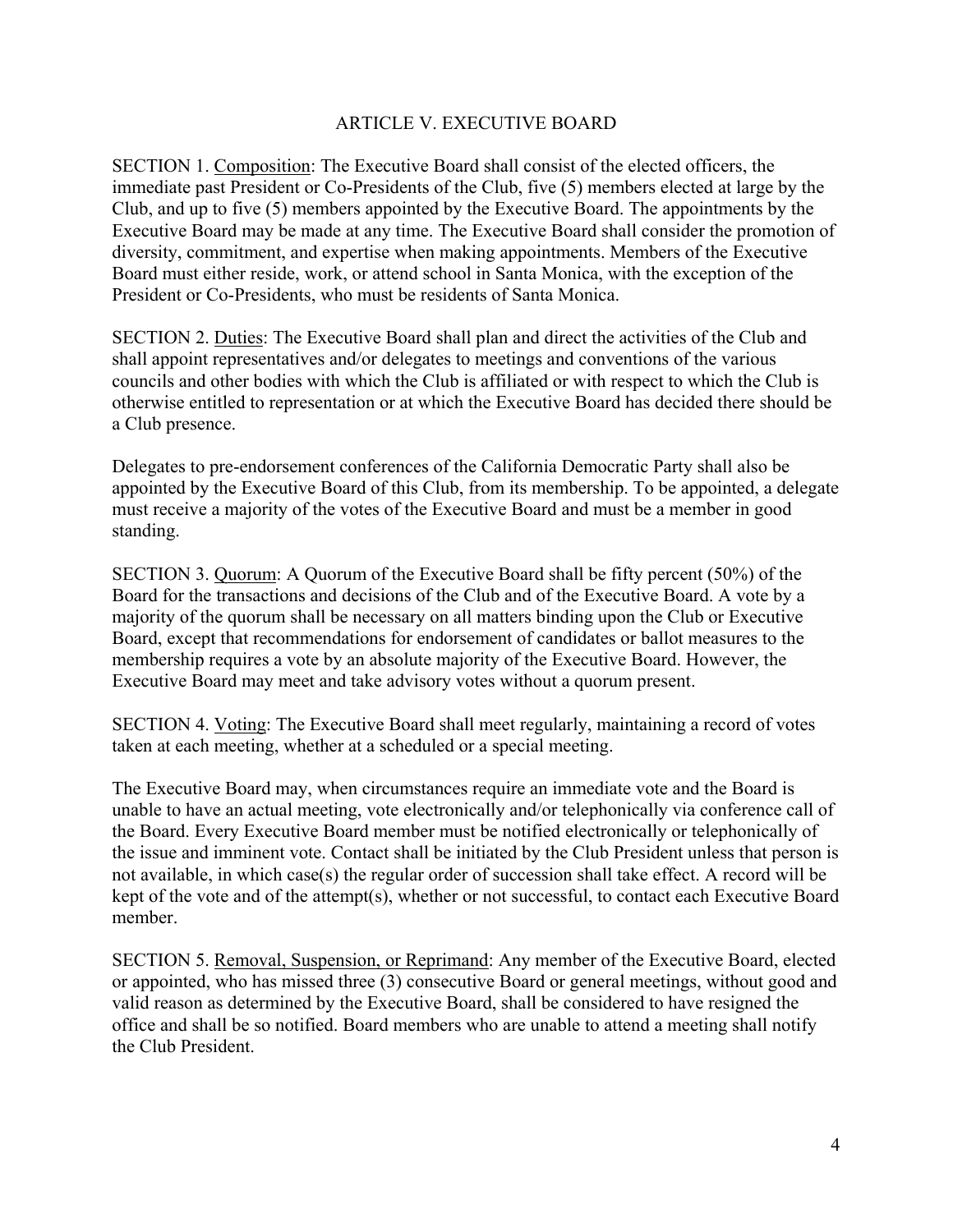Any member of the Executive Board, elected or appointed, may be removed, suspended, or reprimanded in accordance with the Grievance Policy described in Article XII below.

SECTION 6. Vacancies: Any vacancy occurring during the term of any elected officer or other Board member shall be filled by a majority vote of the Executive Board, subject to ratification by a vote of the members in good standing at the next regularly called meeting of the Club. Any vacancy occurring during the term of any appointed Board member shall be filled in the same manner as said person was appointed initially.

SECTION 7. Disclosure, Transparency: No member of the Executive Board who holds an elective office (whether appointed or elected to such office) may participate in the process in which the Executive Board makes recommendation for endorsement to the membership, in a race involving the office s/he holds, during the year in which s/he is running for office.

Prior to the Executive Board initiating the process to recommend for endorsement, Board members shall disclose any campaign associations, contributions, volunteer activities, employment with, and/or relationship to a candidate or a ballot measure to the Board.

If an Executive Board member is related to a candidate or is employed by a candidate or ballot measure committee, the Board member shall recuse her/himself from the process of recommendation for endorsement. At the discretion of a majority of the Executive Board, recusal may be required for reasons not herein stated.

SECTION 8. Expenditures: The Executive Board may authorize expenditures up to \$500. If necessary, prior to the next membership meeting the Board may authorize expenditures up to \$1000, subject to approval of the membership at the next meeting.

During a General Election, the Executive Board may authorize expenditures up to 50% of funds on hand or \$15,000 (whichever is higher) for the purpose of publicizing the Club's endorsements in that election cycle. Higher expenditures must be approved by a majority of the members present at a general membership meeting.

During a Special Election, the Executive Board may authorize expenditures up to 25% of funds on hand or \$5,000 (whichever is higher) for the purpose of publicizing the Club's endorsements in that election cycle. Higher expenditures must be approved by a majority of the members present at a general membership.

SECTION 9. Membership on Committees: All Executive Board members shall be considered exofficio members of all Club committees and shall be invited to all committee meetings unless specifically stating their disinterest to the Chair of any committee.

# ARTICLE VI. ELECTIONS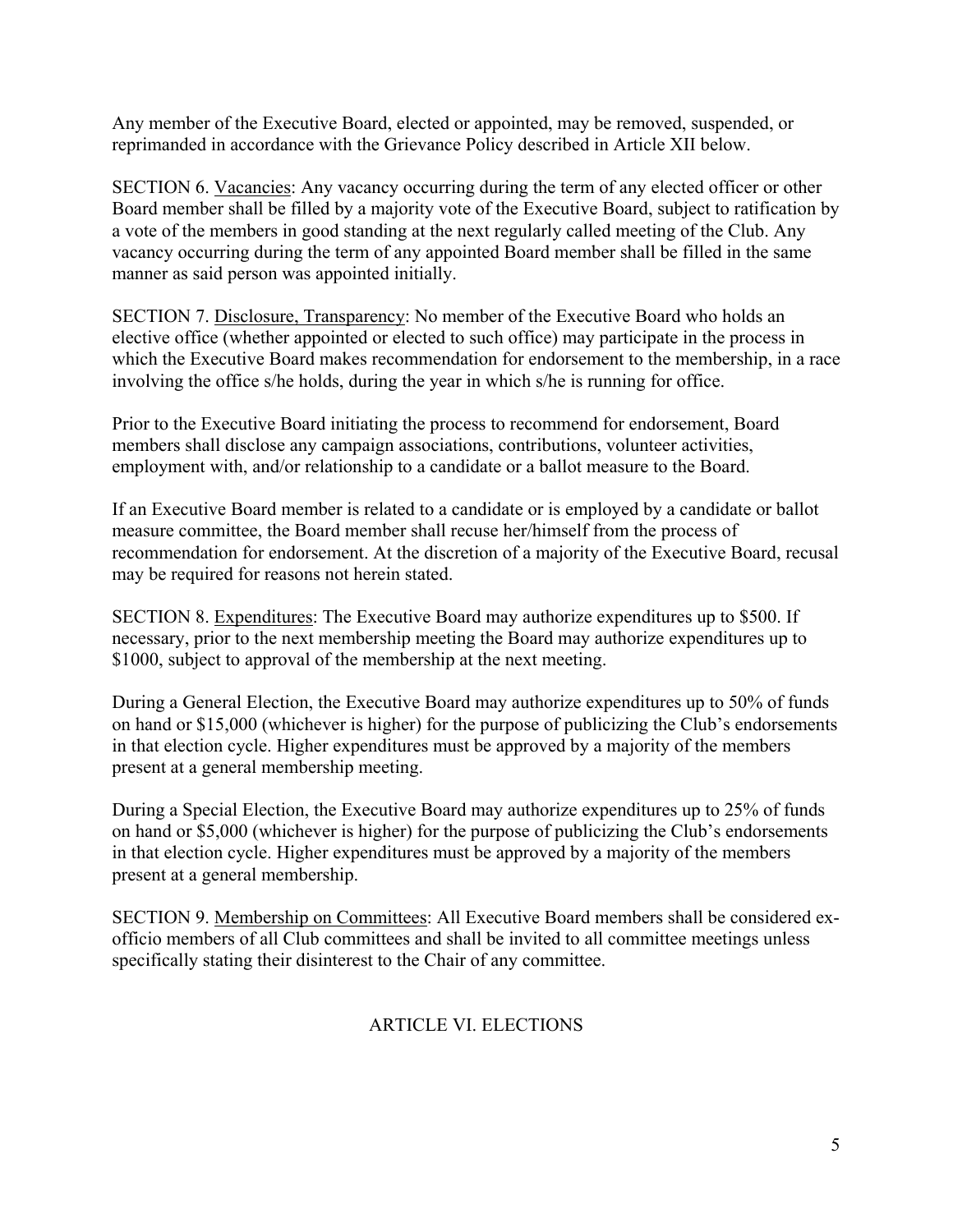SECTION 1. Elections of Officers and Executive Board: Notice of the annual election meeting shall be given to the membership no later than 45 days prior to the meeting. The annual election meeting of the Club shall be held as early as possible in the year, but in no case later than April.

Resident members in good standing may self-nominate as a candidate for office no later than 30 days prior to the annual election by informing the Recording Secretary in writing of their intent to run. At its discretion, the Executive Board may decide to recommend a candidate for one or more offices. The Board shall send to the membership no later than 20 days in advance of the meeting a list of all candidates. All candidates for officers and At-Large members of the Executive Board shall be given the opportunity to address the general membership at the meeting prior to the annual election.

The election may be conducted by voice vote or by raising of hands or cards or similar electronic method when the meeting is conducted remotely in accordance with Article VIII, Section 8, unless a request is made for a vote by secret ballot. A secret ballot option will be provided if requested, whether the meeting is held in person or remotely. Unless it is agreed by the membership to vote on all of the offices in one motion, the vote shall be taken in the order listed in Article IV, Section 1.

Candidates for the respective officer position receiving the highest number of votes of the members in good standing present and voting shall be considered elected. The nomination and election of Executive Board Members at-large shall be held immediately following the election of officers. The five (5) candidates receiving the highest number of votes for Executive Board atlarge shall be elected.

All terms shall be until the next annual election meeting.

SECTION 2. Endorsements: The Executive Board may make recommendations on candidates or issues to the membership. In an emergency, it may also act in its own name when required before the next scheduled or special meeting. The action must then be submitted to the membership for ratification.

Endorsement votes may only be held at duly called meetings of the Club, at least ten (10) days in advance of which written notice, whether electronic or print, has been given that an endorsement vote would be held. For purposes of endorsing candidates for an office or a ballot measure, only those members on whose election ballot an office or ballot measure will appear—as well as those members who, for reasons of age or citizenship, are ineligible to register to vote but on whose ballot an office or ballot measure would appear once they became eligible to register to vote are eligible to vote on Club endorsements for that office or ballot measure.

No more than three (3) votes may be taken on an issue or office under consideration. Only those candidates and issues that receive votes of at least fifty-five percent (55%) of eligible members in good standing present and voting in that race shall be considered endorsed by the Club. On each round of voting after the first round candidates who receive less than twenty percent (20%) of the vote become ineligible for subsequent rounds.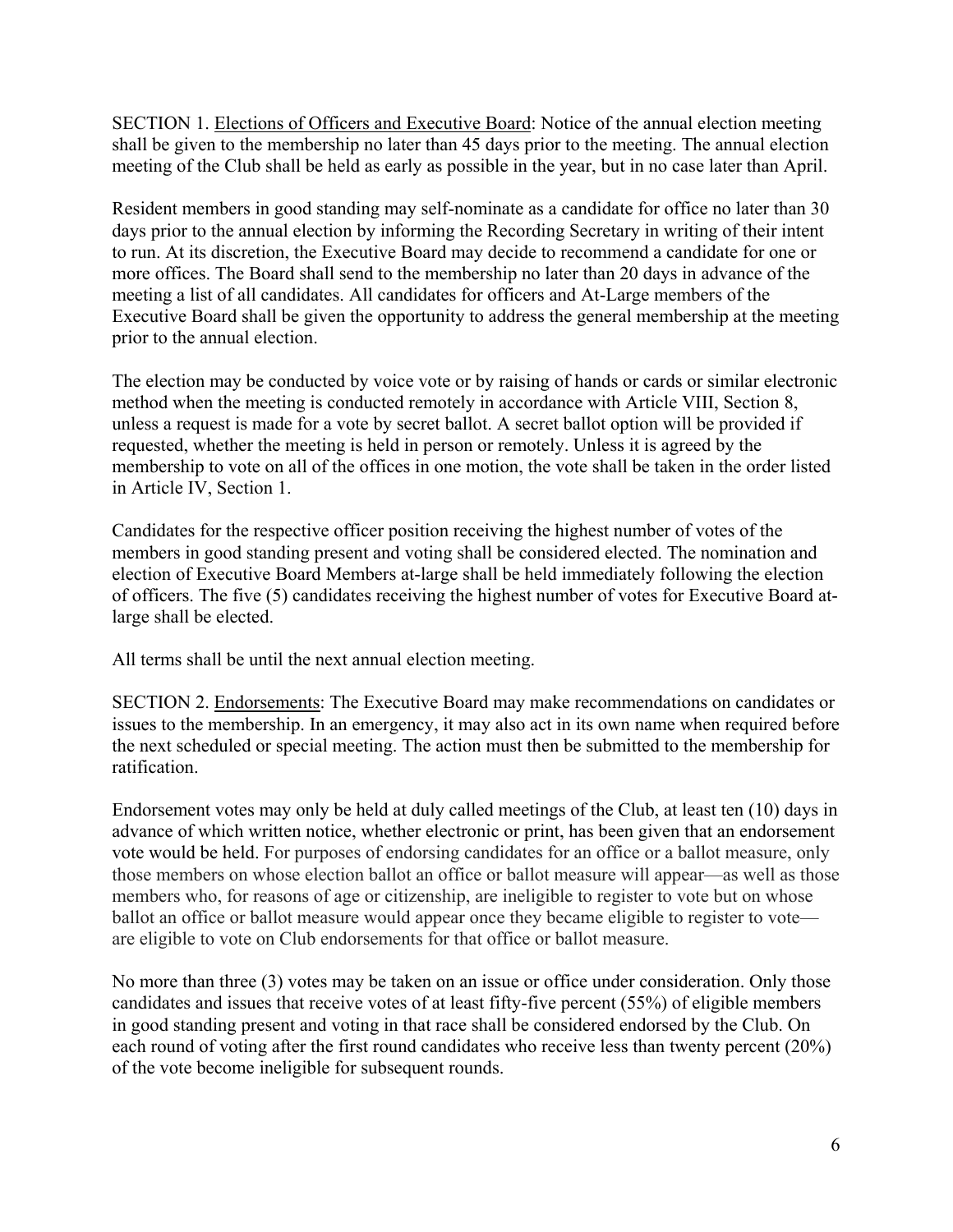The endorsement vote may be conducted by voice vote or raising of hands or cards or similar electronic method when the meeting is conducted remotely in accordance with Article VIII, Section 8, unless a request is made for a vote by secret ballot. A secret ballot option will be provided if requested, whether the meeting is held in person or remotely. Whether by voice, raising of hands or cards, or by ballot, "No Endorsement" shall always be an option.

The Club may endorse only candidates who were registered as Democrats as of the filing deadline for the race in which they are running, whether in partisan or non-partisan races.

The Club shall only endorse for offices in districts and areas which overlap with any parcel within the geographic boundaries of the City of Santa Monica.

# ARTICLE VII. COMMITTEES

SECTION 1. Political Action Committee: This committee shall be chaired by the Club's Vice President-Political Action, who will ensure the committee duties are carried out.

This committee shall be responsible for all political campaign organizing, including voter registration, voter outreach, fundraising for campaigns, volunteer recruitment and coordination, and campaign, supplies, and other organizing logistics in consultation with and under advisement from the Executive Board. This committee is responsible for recommending elected office candidate or ballot measure endorsements to the Executive Board, who shall make endorsement recommendations to the general membership.

The duties and tasks assigned to this committee may be carried out by the Executive Board as a whole, at the discretion of the President and Vice President-Political Action of the Club.

SECTION 2. Membership Committee: This committee shall be chaired by the Club's Vice President-Membership, who will ensure the committee duties are carried out.

This committee shall maintain the roster of members and initiate policies and procedures governing the recruitment of new members and the involvement of all members in the activities of the Club, subject to the approval of the Executive Board.

SECTION 3. Programs Committee: This committee shall be chaired by the Club's Vice President-Programs, who will ensure the committee duties are carried out.

This committee shall plan the programs and speakers for the regular meetings of the Club in consultation with the Executive Board, and shall procure the meeting place.

SECTION 4. Communication Committee: This committee shall be chaired by the Club's Vice President-Communication, who will ensure the committee duties are carried out.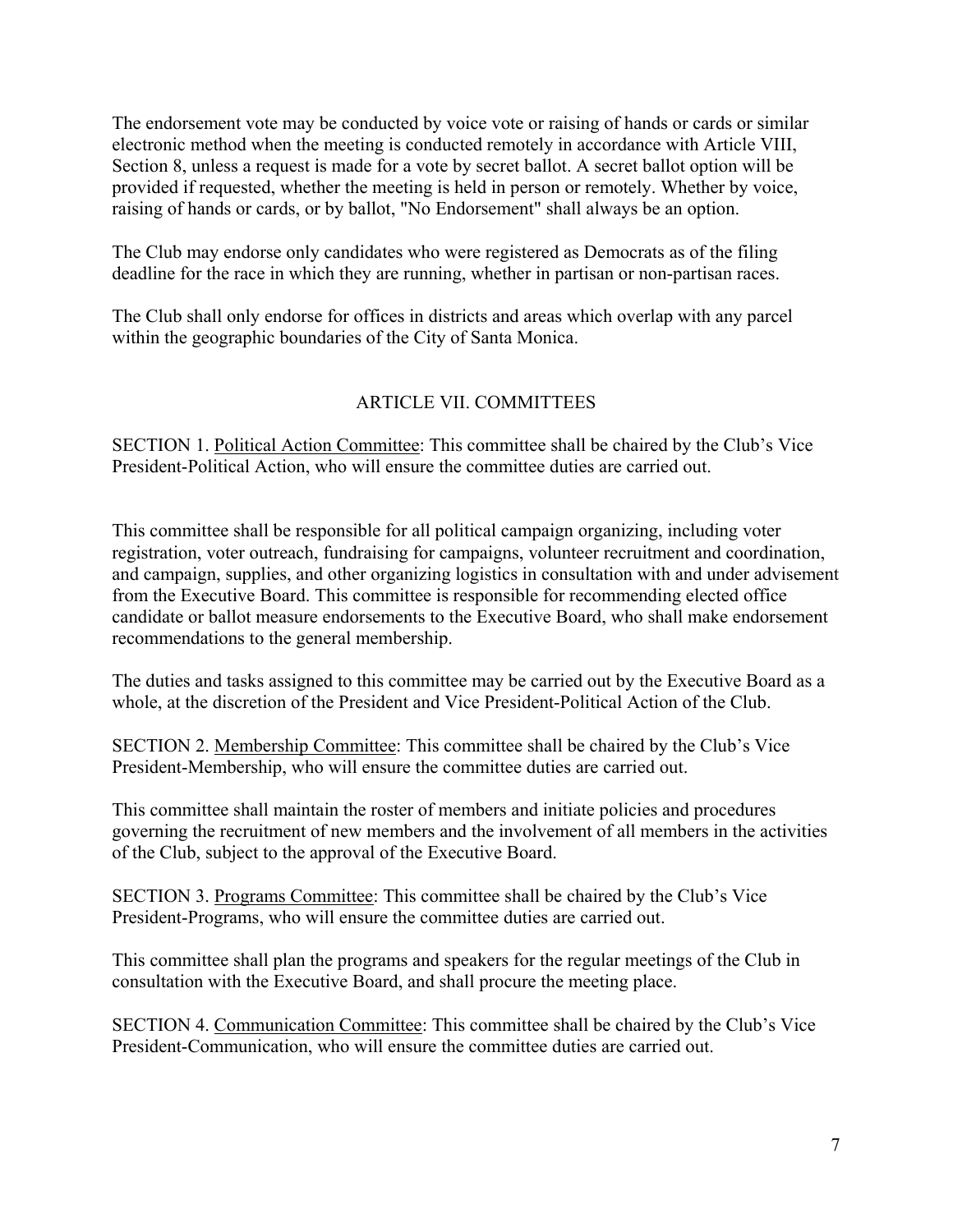This committee shall maintain contact with Club members electronically, by written means such as through the U.S. Postal Service, the print or electronic press, electronic mail, social media, or through any combination of these tools. It will maintain and update the content of the Club's website and use social media as needed to publicize the Club's meetings, activities, objectives and positions. Public relations, media relations, correspondence, social media, and related acts shall be under the purview of the Communication Committee.

SECTION 5. Fundraising Committee: This committee, which may be composed of the Executive Board as a whole, shall be chaired by the Treasurer, who will ensure the committee duties are carried out.

This committee shall devise, implement and coordinate projects to increase the funds of the Club treasury, including developing specific fundraising events.

SECTION 6. Diversity and Inclusion Committee: This committee shall be chaired by the Vice President-Diversity and Inclusion, who will ensure the committee duties are carried out.

This committee shall act on behalf of the concerns and goals of diverse groups that support the Democratic Club and the Democratic Party. This committee shall act as a funnel to welcome and engage diverse groups into, and promote equity within, the Democratic Club and the Democratic Party. This committee shall act as a safe and open space for diverse groups to share feelings and thoughts that may be affected by public policy and or cultural matters pertinent to its committee members.

SECTION 7. Legislative Committee: This committee shall be chaired by the Vice President-Legislation, who will ensure the committee duties are carried out.

This committee is responsible for tracking and advocating for the Club's legislative priorities. This committee shall seek policy priorities for local, state, and federal government from the general membership. The Executive Board may add additional policy priorities as it sees fit. The committee shall track bills and actions which align with these priorities and advocate for Democratic (liberal and progressive) positions and against positions seen as counter.

During the course of the year, this committee shall propose recommendations for endorsement or opposition to the Executive Board, who shall in turn make recommendations to the general membership at the next regular or special meeting. This committee shall be responsible for drafting and coordinating with the Vice President-Communications to submit position letters to respective legislative bodies, legislators, and executives or executive agencies, as well as providing content for social media and media releases.

SECTION 8 . Other Committees: The Executive Board may, from time to time, create such other committees as it deems necessary or appropriate to assist the Board in carrying out its functions.

# ARTICLE VIII. MEETINGS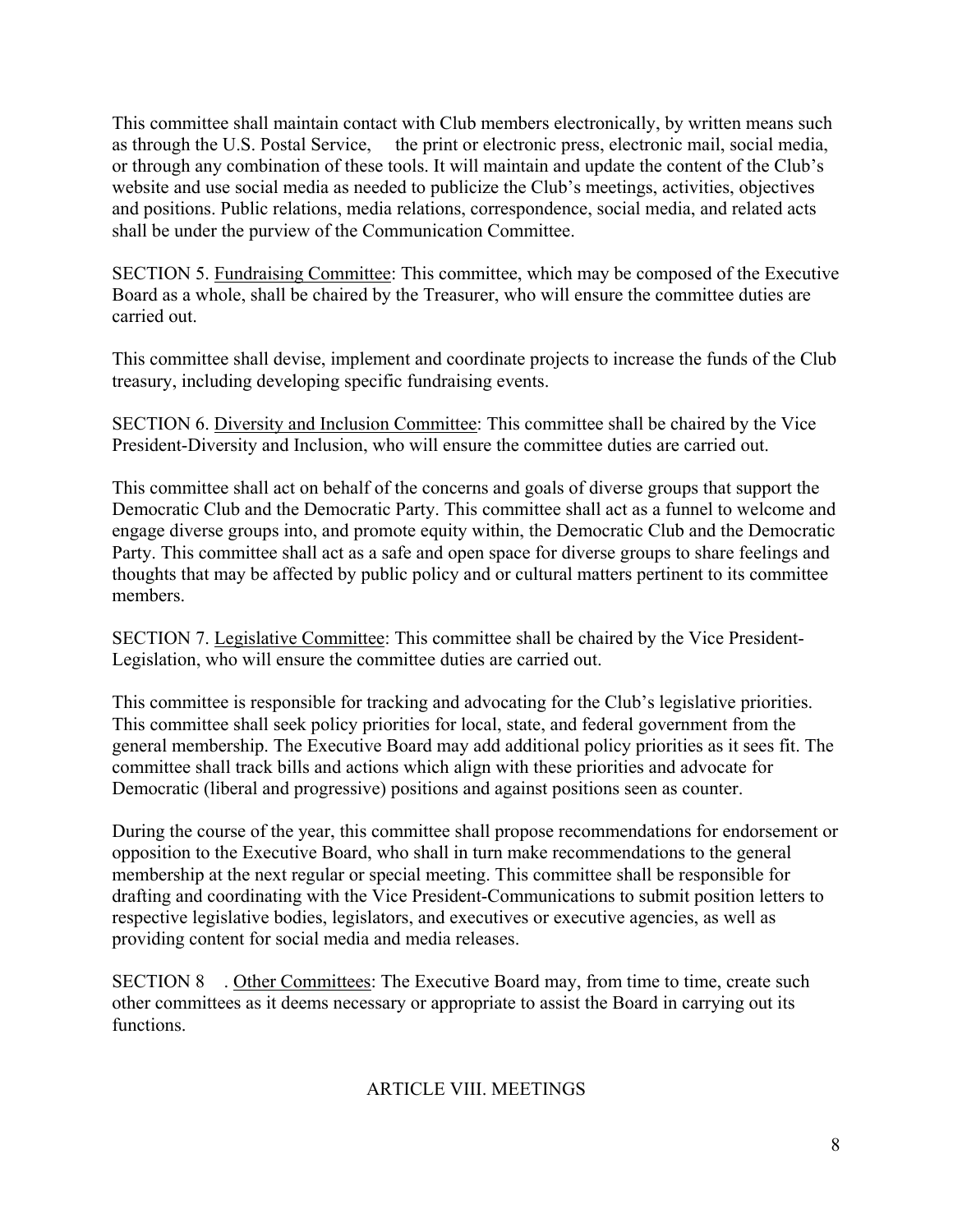SECTION 1. Annual Election Meeting : The annual meeting of the Club for purposes of electing offices shall be typically held in the early part of each year, but must be held no later than April. It shall be a regular meeting of the Club.

SECTION 2. Regular Meetings: There shall be at least ten (10) regular meetings of the Club in each calendar year, to be held at such times and places as may be designated by the Executive Board. Insofar as possible, meeting locations and times should be consistent with prior and subsequent meetings.

SECTION 3. Executive Board Meetings: There shall be at least ten (10) regular meetings of the Executive Board in each calendar year, to be held at such times and places as may be designated by the President.

SECTION 4. Special Meetings: Special meetings of the Club may be held when called by the President (or by a Vice President in the event the presidency is vacated), by a one-third (1/3) vote of the members of the Executive Board or by written request, whether electronic or print, to the President by twenty percent (20%) of members of the Club in good standing. In the latter case, the President must call the meeting, with due notice to the membership, as soon as practicable but at most within fifteen (15) days from the receipt of the request, but such special meeting may coincide with a regular meeting of the Club if such is scheduled to occur within said 15-day period.

Special meetings of the Executive Board may be held when called by the President (or by a Vice President in the event the presidency is vacated) or by a one-third (1/3) vote of the Executive Board.

Written notice of special meetings, whether electronic or print, shall be sent to all members of the Club, or members of the Executive Board, as the case may be, and such notice shall specify the agenda or the meeting and the items to be discussed and/or upon which a vote may be taken at such special meeting.

SECTION 5. Quorum: Fifteen (15) members in good standing at a regular or special meeting of the Club shall constitute a quorum for such meetings.

SECTION 6. Final Authority: The general membership of the Club shall be the final authority of the Club. Any position taken by the general membership shall be by a majority vote of the eligible members in good standing present and voting at a regular or special meeting of the Club. Any action of the Executive Board may be overruled by the same vote of the general membership.

SECTION 7. Procedure: Meetings of the Club and of the Executive Board shall be conducted in accordance with the latest edition of Robert's Rules of Order, Revised for all matters of procedure not specifically covered by these Bylaws.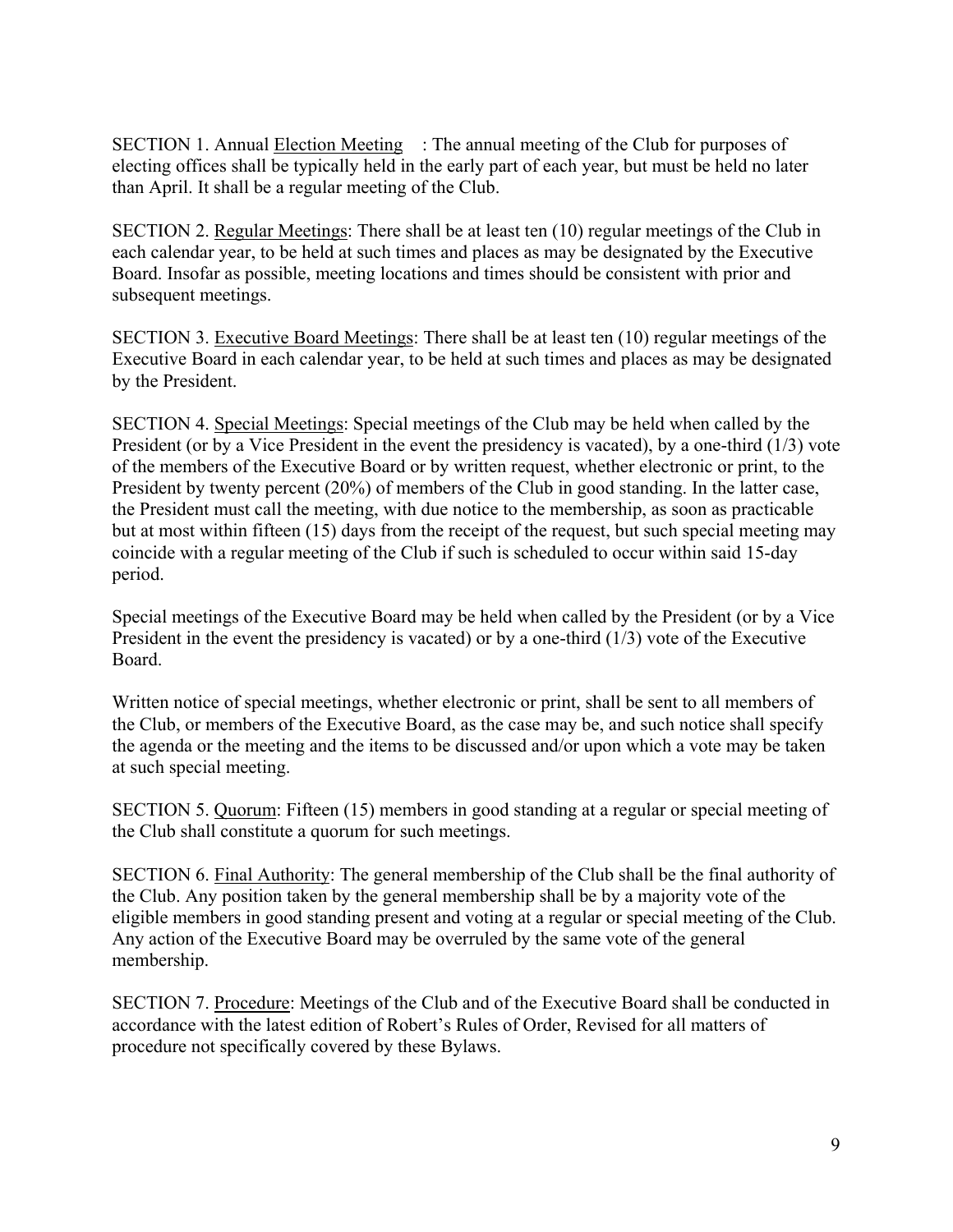SECTION 8. Remote Meetings and Remote Attendance: All meetings of the Club and of the Executive Board may be conducted in whole or in part remotely - either via tele- or videoconferencing service or such other technological capability approved by and in compliance with state and/or county party guidelines and best practices - if agreed upon in advance by the Executive Board. Accordingly, once confirmed by an Executive Board member, the virtual presence of a club member counts towards quorum if a member is unable to physically attend a meeting but may attend remotely and vote remotely in accordance with these bylaws. A secret ballot option will be provided during remote meetings if requested.

# ARTICLE IX. DEFINITIONS

Categories (of membership): Groupings such as families, seniors, low-income or other groups which have identifiable characteristics.

Democrat: Person shown registered as a Democrat on the voter rolls. For purposes of this Club, potential members must be shown to be registered as Democrats on the rolls of the Los Angeles County Registrar-Recorder. Exceptions are those members residing outside of Los Angeles County, who must be shown to be registered as a Democrat in the area in which they reside.

Member in Good Standing: Member who has paid their dues for the current year or whose dues have been waived due to economic hardship, their voting rights being subject to compliance with the other provisions of these Bylaws.

Membership: Only registered Democrats shall be eligible for membership in the Club, except a prospective member who, for reasons of age or citizenship, is ineligible to register to vote but who declares the intention to register as a Democrat when eligible. For purposes of these Bylaws, "member in good standing" shall be defined as a member who has paid annual dues or had them waived due to economic hardship and has met any other requirements to be eligible to be a voting member.

Member of the Democratic Party of California: Registered as a Democrat on the rolls of the California County in which the person resides.

Straight Up and Down Vote: Voting only for or against a motion, a candidate or measure, rather than voting on alternatives (as in the case of candidates).

# ARTICLE X. AMENDMENTS

SECTION 1. Required Vote: An amendment to these Bylaws may be adopted by a majority vote of the members in good standing present and voting at a meeting of the Club at which a quorum is present.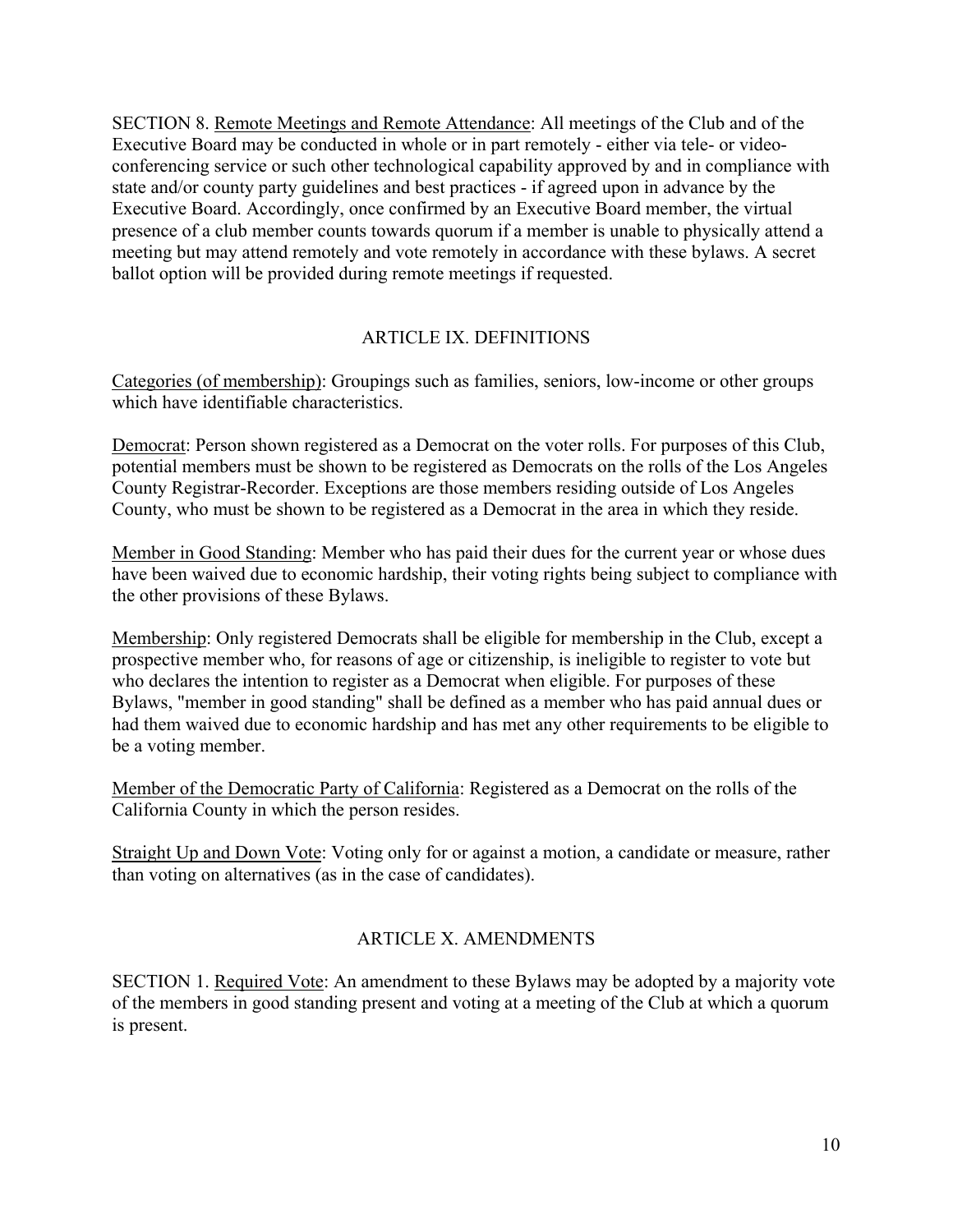SECTION 2. Prior Notice: Proposed amendments to these Bylaws shall be submitted to the membership in writing, whether electronic or print, at least thirty (30) days prior to the meeting at which such amendments will be considered.

SECTION 3. Effective Date: Any amendment to these Bylaws shall become effective as of the adjournment of the meeting in which it is adopted, unless otherwise specified at the time of the vote on adoption.

# ARTICLE XI. POLICY AGAINST HARASSMENT AND WORKPLACE VIOLENCE

SECTION 1. Policy Against Harassment and Workplace Violence: The Policy Against Harassment and Workplace Violence attached hereto as Appendix A constitutes a part of these Bylaws.

### ARTICLE XII. GRIEVANCE PROCEDURE

SECTION 1. Grievance Procedure: The Grievance Procedure attached hereto as Appendix B constitutes a part of these Bylaws. All potential sanctions described in the grievance procedure are authorized by these Bylaws.

# ARTICLE XIII. CIVILITY PLEDGE

SECTION 1. Civility Pledge: The Civility Pledge attached hereto as Appendix C constitutes a part of these Bylaws.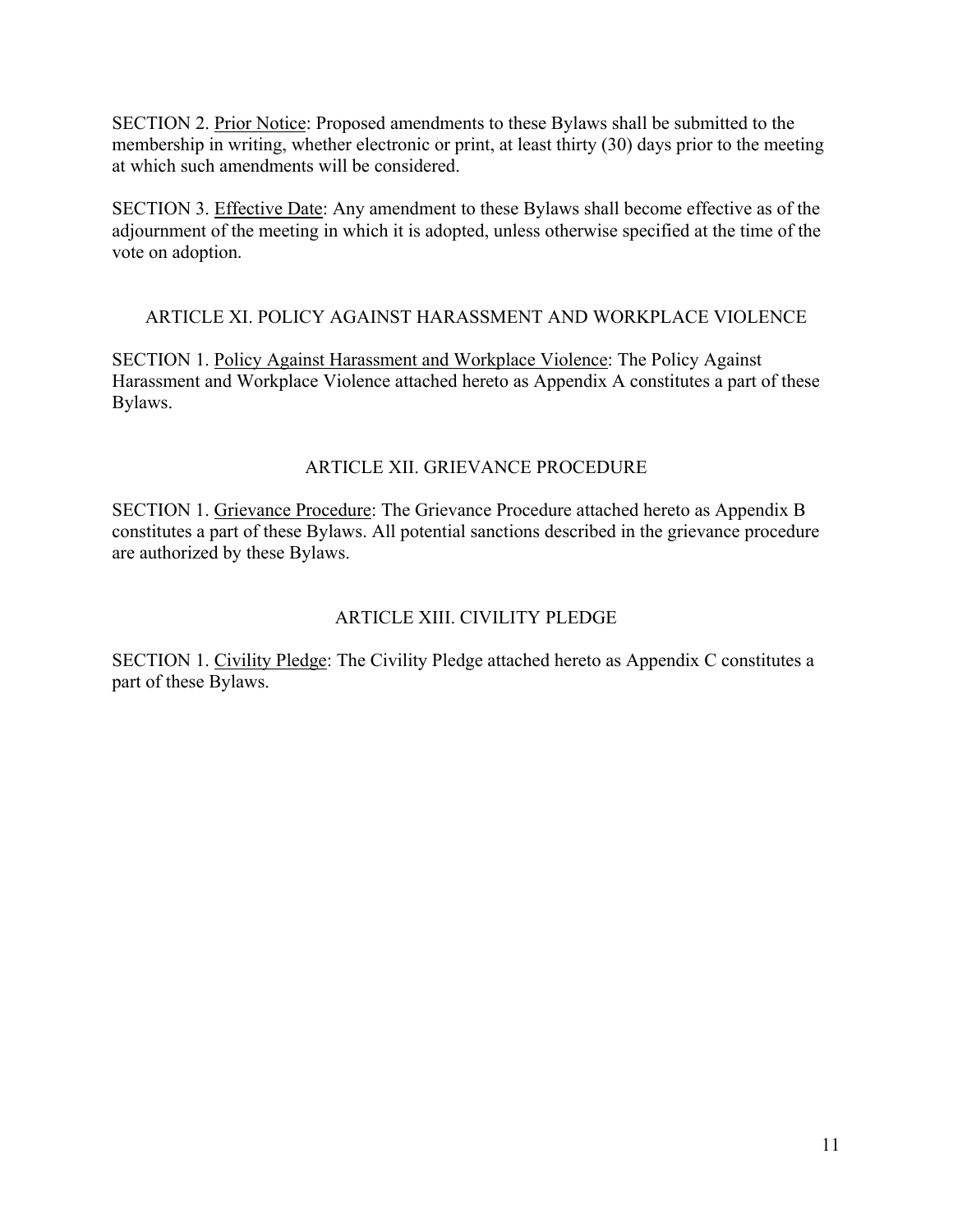### APPENDIX A. SANTA MONICA DEMOCRATIC CLUB POLICY AGAINST HARASSMENT AND WORKPLACE VIOLENCE

The Democratic Party is committed to the goal of each worker, contractor, volunteer and member of the public interacting with any of the foregoing having a work environment free from harassment and workplace violence. In keeping with this goal, the Santa Monica Democratic Club ("SMDC") is committed to providing each employee, contractor and volunteer with a work environment free of unlawful harassment and workplace violence. The SMDC will not tolerate any form of discrimination or harassment by anyone involved in the operation of the SMDC and, as such, prohibits unlawful discrimination against or harassment by all such persons, including by employees, officers, applicants, volunteers, interns, members, and persons providing services pursuant to a contract (hereinafter collectively "covered persons"). The SMDC considers discrimination and/or harassment to be the kind of serious violation of Party norms which can result in disciplinary action to the offending person. Members of the SMDC may, at their election, address alleged violations of this policy pursuant to the Grievance Procedure set forth in the SMDC Bylaws as Article XII (rather than the procedures set forth below) if and when the Grievance Procedure is applicable.

#### 1. Anti-Harassment Policy:

a. Prohibited harassment or discrimination refers to harassment or discrimination on the basis of sex, race, color, ancestry, citizenship, national origin, religion, age, physical or mental disability, medical condition, pregnancy, marital status, military and veteran status, sexual orientation, or gender identity or expression, caste, being transgender or a gender nonconforming individual or any other characteristic protected by federal, state, or local laws. Prohibited harassment and discrimination also includes conduct based on the perception that anyone has any of the aforementioned characteristics, or is associated with a person who has or is perceived as having any of those characteristics. "Military and veteran status" is defined broadly as "a member or veteran of the United States Armed Forces, United States Armed Forces Reserve, the United States National Guard, and the California National Guard." All such harassment, whether or not unlawful, is prohibited; and the SMDC has a zero-tolerance policy when it comes to prohibited harassment*.* The SMDC's anti-harassment policy applies to all persons involved in the operation of any campaign headquarters funded or operated by the SMDC and it applies to prohibited and unlawful harassment by any such headquarters employee, contractor, or volunteer, including supervisors, those one supervises and coworkers.

b. The SMDC's prohibition of unlawful discrimination and harassment specifically includes, but is not limited to, the following behavior to the extent it is violative of applicable law or constitutes an unlawful hostile or discriminatory workplace or condition of employment:

 i) VERBAL CONDUCT such as epithets, derogatory jokes or comments, slurs or unwanted sexual advances, invitations, or comments;

 ii) VISUAL CONDUCT such as derogatory and/or sexually-oriented posters, photography, videos, cartoons, drawings, or gestures;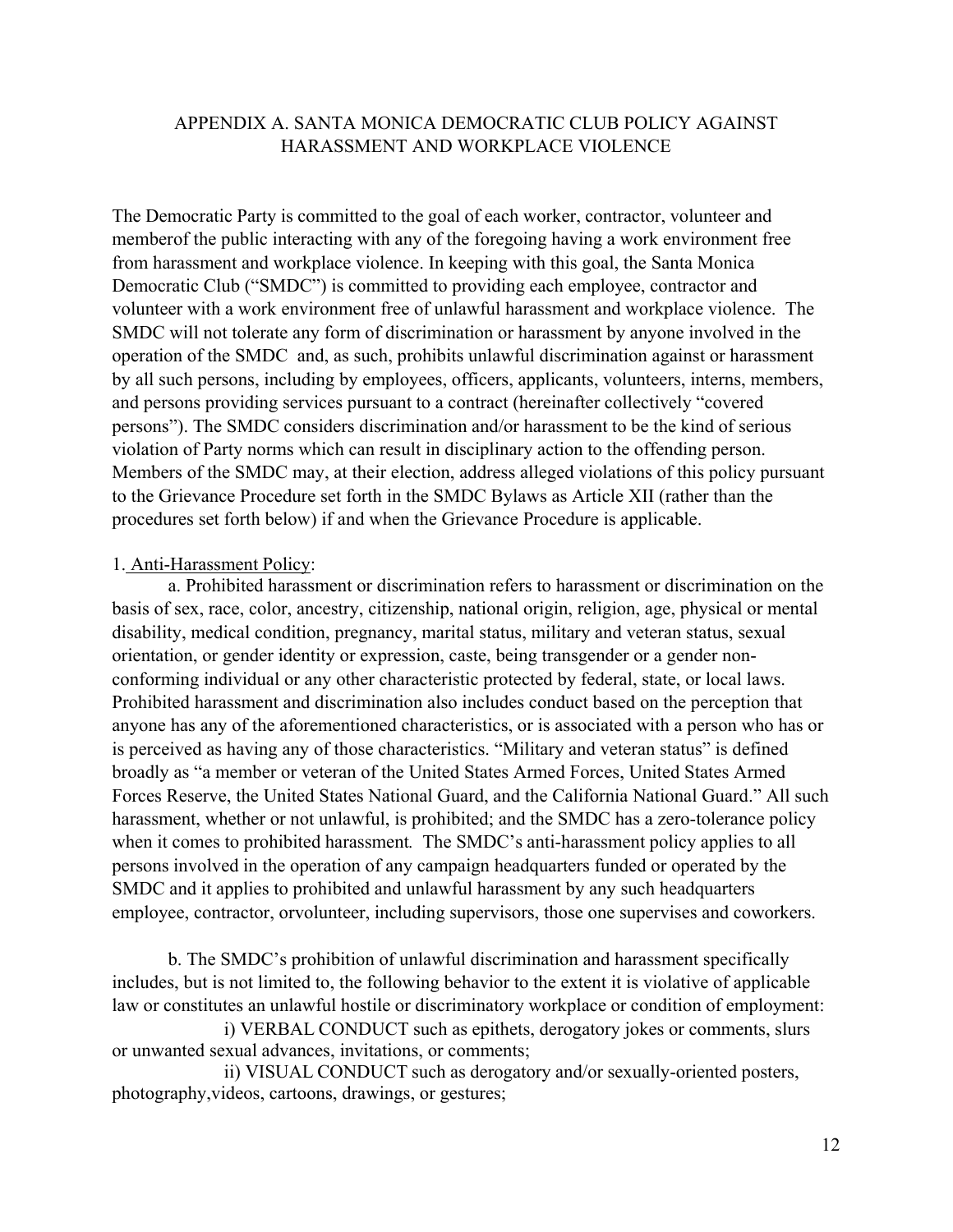iii) PHYSICAL CONDUCT including assault, unwanted touching, intentionally blocking normal movement, or interfering with work directed at an individual because of the individual's sex, race, or any other protected characteristic;

 iv) THREATS AND DEMANDS to submit to sexual requests in order to keep a job, volunteer position, or avoid some other loss, and offers of job benefits in return for sexual favors;

v) ANY RETALIATION for having reported or threatened to report harassment.

c. Depending on the circumstances, examples of these behaviors include but are not limited to:

- unwanted sexual advances or requests for sexual favors;
- sexual jokes and innuendo;
- verbal abuse or advances of a sexual nature;
- commentary about an individual's body, sexual prowess or sexual deficiencies;
- leering, catcalls or touching;
- insulting or obscene comments or gestures;
- display or circulation in the workplace of sexually suggestive objects or pictures (including through e-mail, social media, or text); and
- other unwelcome physical, verbal or visual conduct of a sexual nature.

d. No covered person may threaten or insinuate, either explicitly or implicitly, that an individual's refusal to submit to sexual advances will adversely affect the individual's employment, compensation, advancement, assigned duties, or any other term or condition of employment or career development.

e. Harassment based on any other protected characteristic is likewise strictly prohibited. This policy prohibits unacceptable conduct in all interactions arising in connection with the operation of the the SMDC.

f. This policy is meant to be expansive and also includes a prohibition of harassment by visitors toor "customers" of the SMDC's office or other facilities where the SMDC operates.

g. The obligation to treat others with dignity and respect extends to cyberspace. "Cyberbullying" is the willful and repeated use of cell phones, computers, and other electronic communication devices to harass and threaten others. Instant messaging, chat rooms and other social media, e- mails, and messages posted on websites are common means of engaging in this type of misconduct. It is not limited to words, but includes images, sounds, data or intelligence. Cyberbullying can include, but is not limited to, defamatory, inaccurate, disparaging, violent, abusive, profane, or sexually oriented material (including so-called "sexting"), and sometimes includes efforts to embarrass or bombard another.

h. Cyberbullying incidents frequently runs afoul of the other prohibitions in this policy with no less serious disciplinary consequences, but even when it does not, it is severe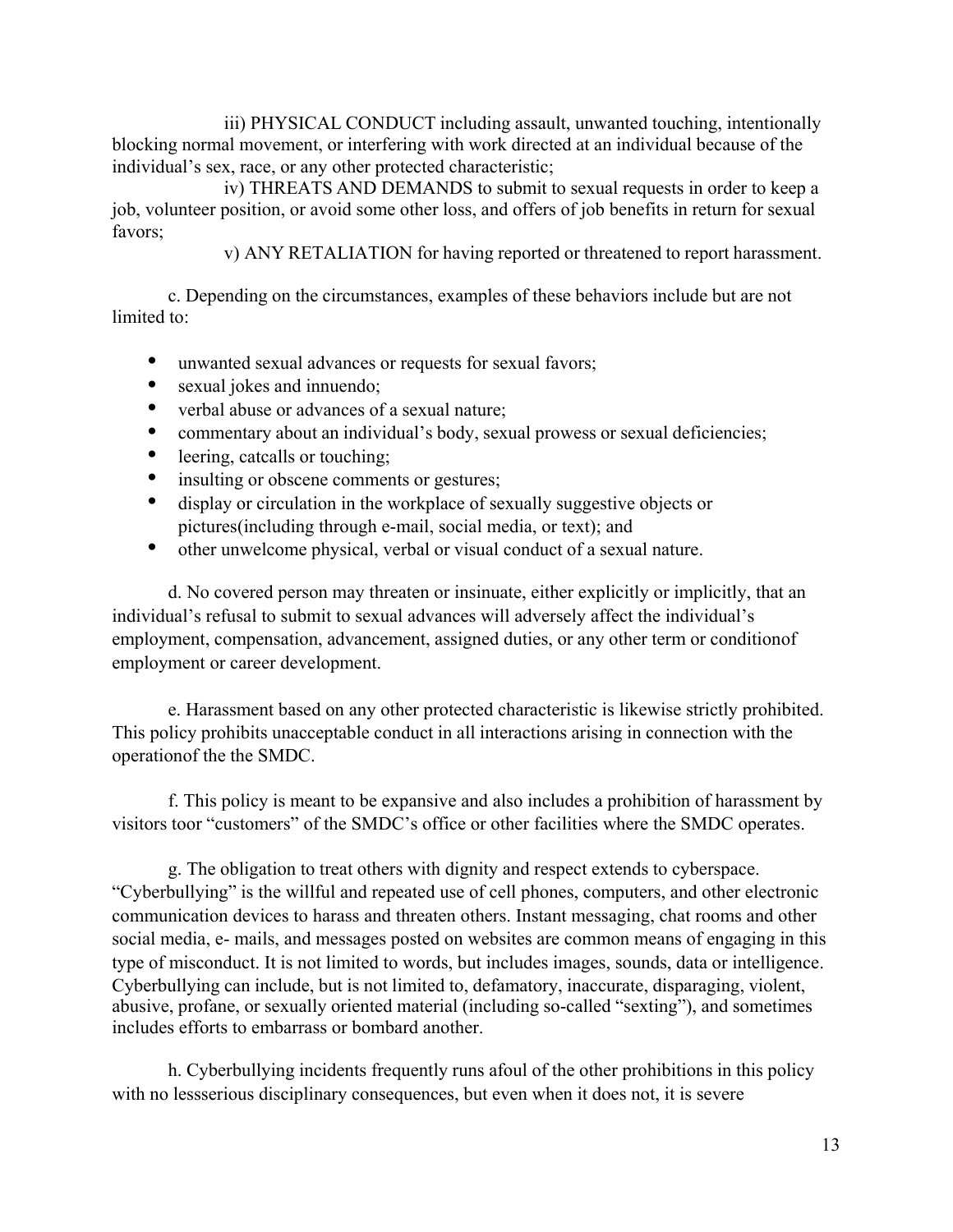misconduct for which there is a zero tolerance.

i. If you believe that you have been unlawfully harassed or witnessed unlawful harassment, submit a complaint to the President of the SMDC or one of the SMDC's officers as soon as possible after the incident. You are never required to file a complaint with the harasser(s). Your complaint should include details of the incident or incidents, names of the individuals involved, and names of any witnesses. If you are uncomfortable providing details of the incident to the person to whom you report the incident, the SMDC will use its best efforts to provide you with access to a non-employee, non-officer to collect that data. The SMDC will immediately undertake an effective, thorough, and objective investigation of the harassment allegations.

j. If the SMDC determines that unlawful harassment has occurred, effective remedial action will be taken in accordance with the circumstances involved. Any employee determined by the SMDC to be responsible for unlawful harassment will be subject to appropriate disciplinary action, up to and including termination. To the extent consistent with law, Management ordinarily will advise all parties concerned of the results of the investigation.

k. The SMDC will not retaliate against any employee, member, volunteer or other covered person for filing a complaint and will not tolerate or permit retaliation by management, employees, or co-workers.

l. The SMDC encourages all employees to report any incidents of harassment forbidden by this policy *immediately* so that complaints can be quickly and fairly resolved. You also should be aware that the Federal Equal Employment Opportunity Commission and the California Department of Fair Employment and Housing investigate and prosecute complaints of prohibited harassment in employment.

| California DFEH, Los Angeles Office                               |
|-------------------------------------------------------------------|
| 320 W. 4 <sup>th</sup> Street, Suite 1000, 10 <sup>th</sup> Floor |
|                                                                   |
|                                                                   |
|                                                                   |
|                                                                   |
|                                                                   |
| Email: contact.center@dfeh.ca.gov                                 |
|                                                                   |

m. If you think you have been harassed or that you have been retaliated against for resisting or complaining, you may file a complaint with the appropriate agency.

n. If you have any questions concerning this policy, please feel free to contact the SMDC's President or any member of its Executive Board.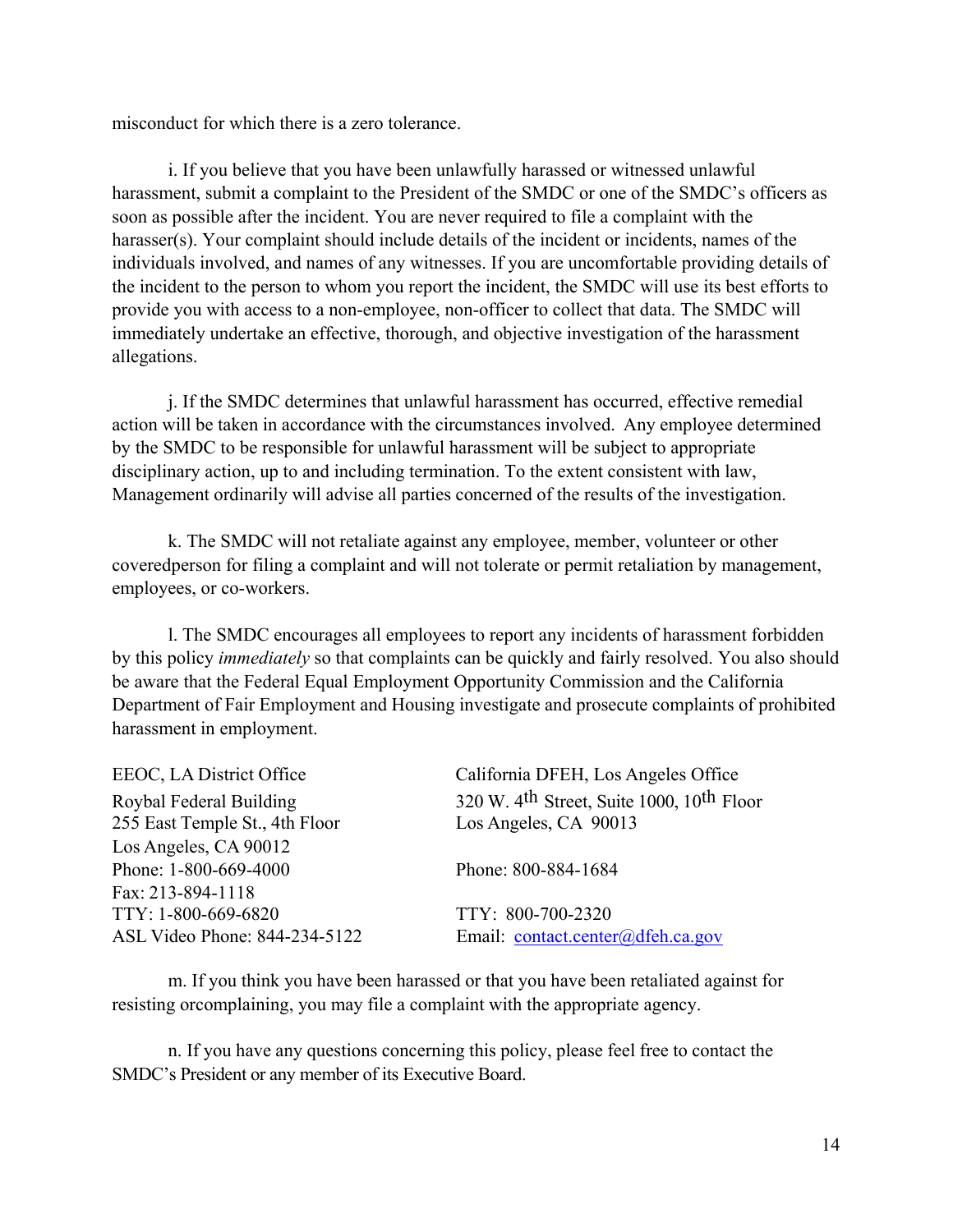#### 2. Workplace Violence Policy:

a. The SMDC is committed to providing a workplace that is free from acts of violence or threats of violence. In keeping with this commitment, the SMDC has established a policy that provides "zero tolerance" for actual or threatened violence against one's co-workers, supervisors, visitors or any other persons who are either on our premises or have contact with our employees, contractors, and volunteers. Safety and security is everyone's responsibility.

b. Compliance with this anti-violence policy is a condition of your employment (if you are an employee), membership (if you are a member), or your permission to be on our premises (if you are a non-employee or member).

c. Every verbal or physical threat of violence must be treated seriously and reported immediately to the President of the SMDC, one of the SMDC's officers, or the Grievance Committee in accordance with the SMDC Bylaws Appendix B, Grievance Procedure. You are never required to file a complaint with the person making the threat. Your complaint should include details of the incident or incidents, names of the individuals involved, and names of any witnesses. If you are uncomfortable providing details of the incident to the person to whom you report the incident, the SMDC will use its best efforts to provide you with access to a nonemployee, non-officer to collect that data. The SMDC will immediately undertake an effective, thorough, and objective investigation of the harassment allegations.

d. If the SMDC determines that workplace violence or other misconduct has occurred, effective remedial action will be taken in accordance with the circumstances involved. Any employee determined by the SMDC to be responsible for workplace violence or other such misconduct will be subject to appropriate disciplinary action, up to and including termination. To the extent consistent with law, Management ordinarily will advise all parties concerned of the results of the investigation. The SMDC will not retaliate against any employee for filing a complaint and will not tolerate or permit retaliation by management, employees, members, or co-workers.

e. In situations where an employee, contractor, member, or volunteer becomes aware of an imminent act of violence, threat of imminent violence or actual violence, emergency assistance should be sought immediately. In such circumstances, the employee, contractor, member, or volunteer should notify someone in charge and/or appropriate law enforcement authorities, as the circumstances demand. When promptly and properly notified of such an emergency, it is the policy of the SMDC to do whatever it can to ensure that appropriate action is taken.

f. Other resources you may wish to access include:

- Domestic Violence: 800-799-SAFE (7233)
- Trans Lifeline: 877-565-8860
- Suicide Prevention: 800-273-8255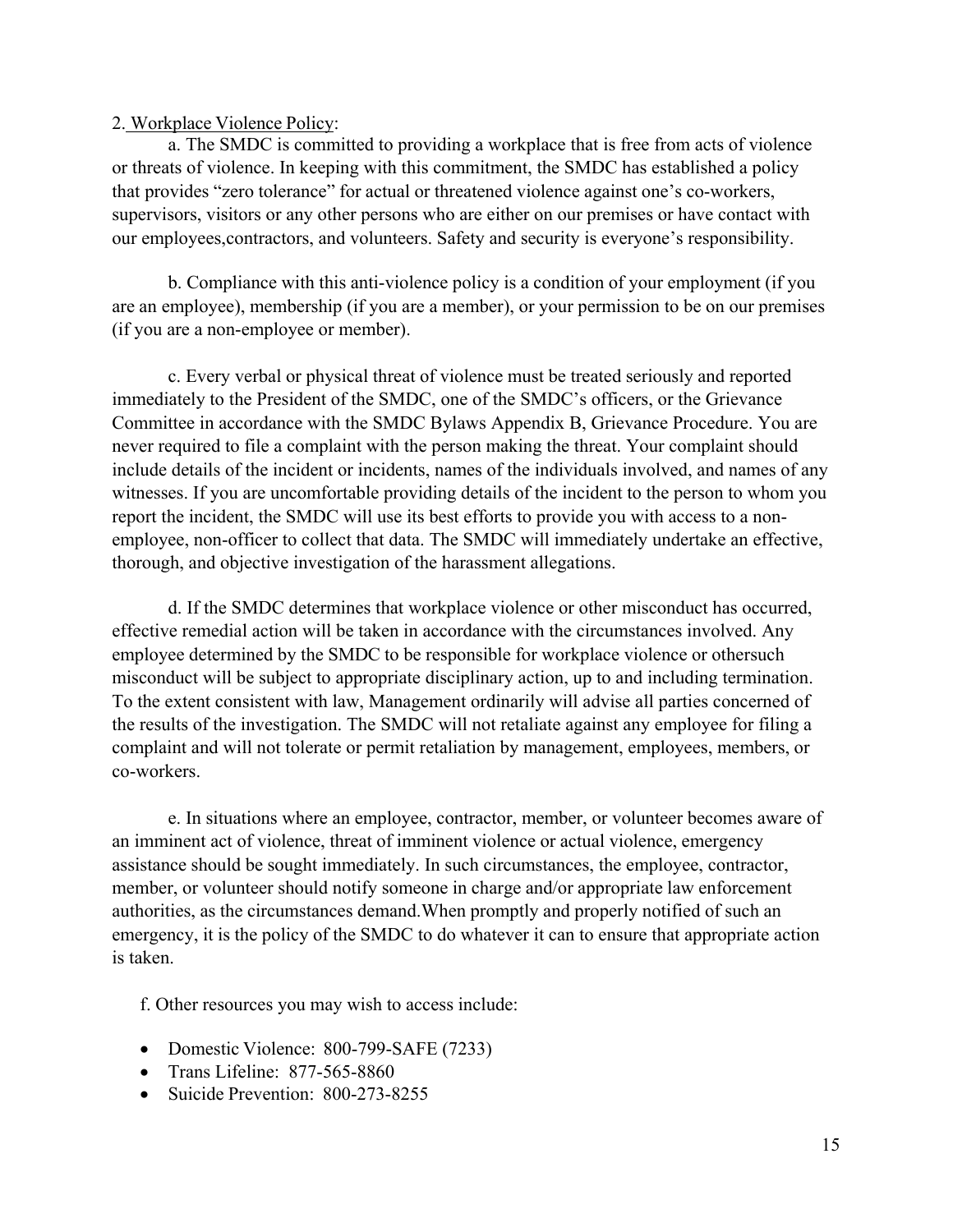Sexual Violence: 800-656-HOPE (4673)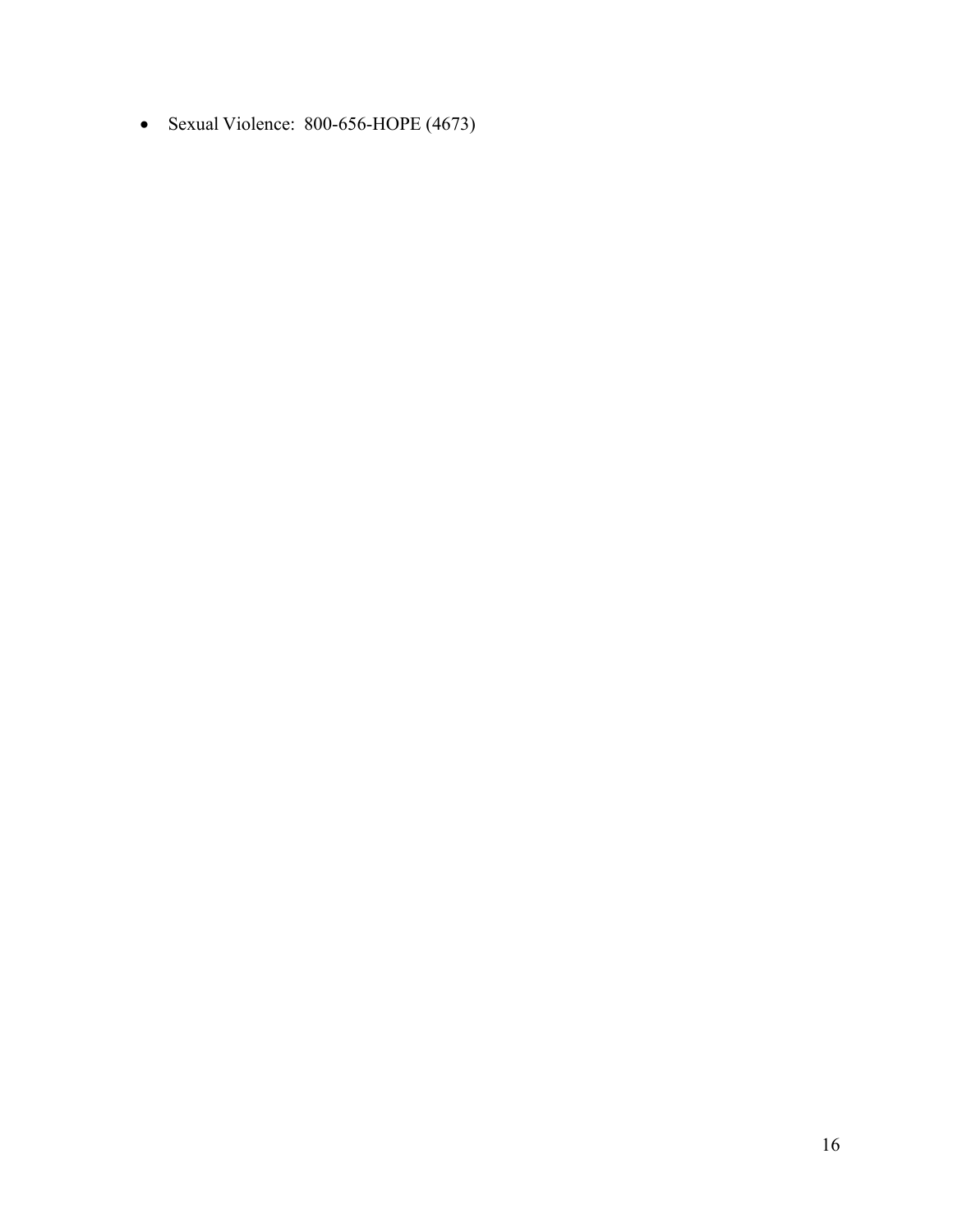### APPENDIX B. SANTA MONICA DEMOCRATIC CLUB GRIEVANCE PROCEDURE

1. Grievance Procedure: The Santa Monica Democratic Club ("SMDC") seeks to initially employ the principles of Restorative Justice in handling grievances. Prior to processing a complaint, the Grievance Committee shall, if it determines the matter to be amenable to these principles, make attempts as described below to bring the parties together in a safe space to address situations face-to face in order to repair harm, promote healing and learning, and build community.

#### 2. Grievance Committee:

a. The Grievance Committee shall consist of five members, two alternate members, and two restorative justice officers appointed by the Executive Board within 45 days of the adoption of this procedure, and thereafter 30 days after each annual election of the Executive Board beginning in 2023. Any position not timely filled by the Executive Board shall be elected by the membership at its next regularly scheduled meeting for which ten (10) days advance notice of the election can be given. The members, alternates and restorative justice officers shall be identified on the SMDC website, together with their email addresses.

b. Three of the members shall be self-identified females, and two shall not be selfidentified females. At least one of the members shall be a person of color. At least two of the members shall be attorneys. One alternate member and one restorative justice officer shall be a self-identified female, and one alternate member and one restorative justice officer shall not be a self-identified female. Members of the Executive Board may not serve as Grievance Committee members or alternates, but they may serve as restorative justice officers.

c. The Grievance Committee may meet in person, by video conference, or by telephone, but may only interview witnesses in person or by video conference. The restorative justice officers may meet with one or more parties to a grievance in person or by video conference only.

d. Meetings of the Grievance Committee, and meetings by a restorative justice officer with one or more parties to a grievance, fall under the "Member Disciplinary and Other Proceedings Involving the Right to Privacy" exception to the "Policy Statement By the Rules Committee of the California Democratic Party on the Open Meeting Rule" and therefore need not be public.

e. The members of the Grievance Committee shall meet and elect a chair within fourteen (14) days of the appointment of its full membership (exclusive of alternates and restorative justice officers).

f. In the event that a member, alternate, or restorative justice officer is no longer willing or able to serve, the Executive Board shall appoint a replacement within thirty (30) days. Any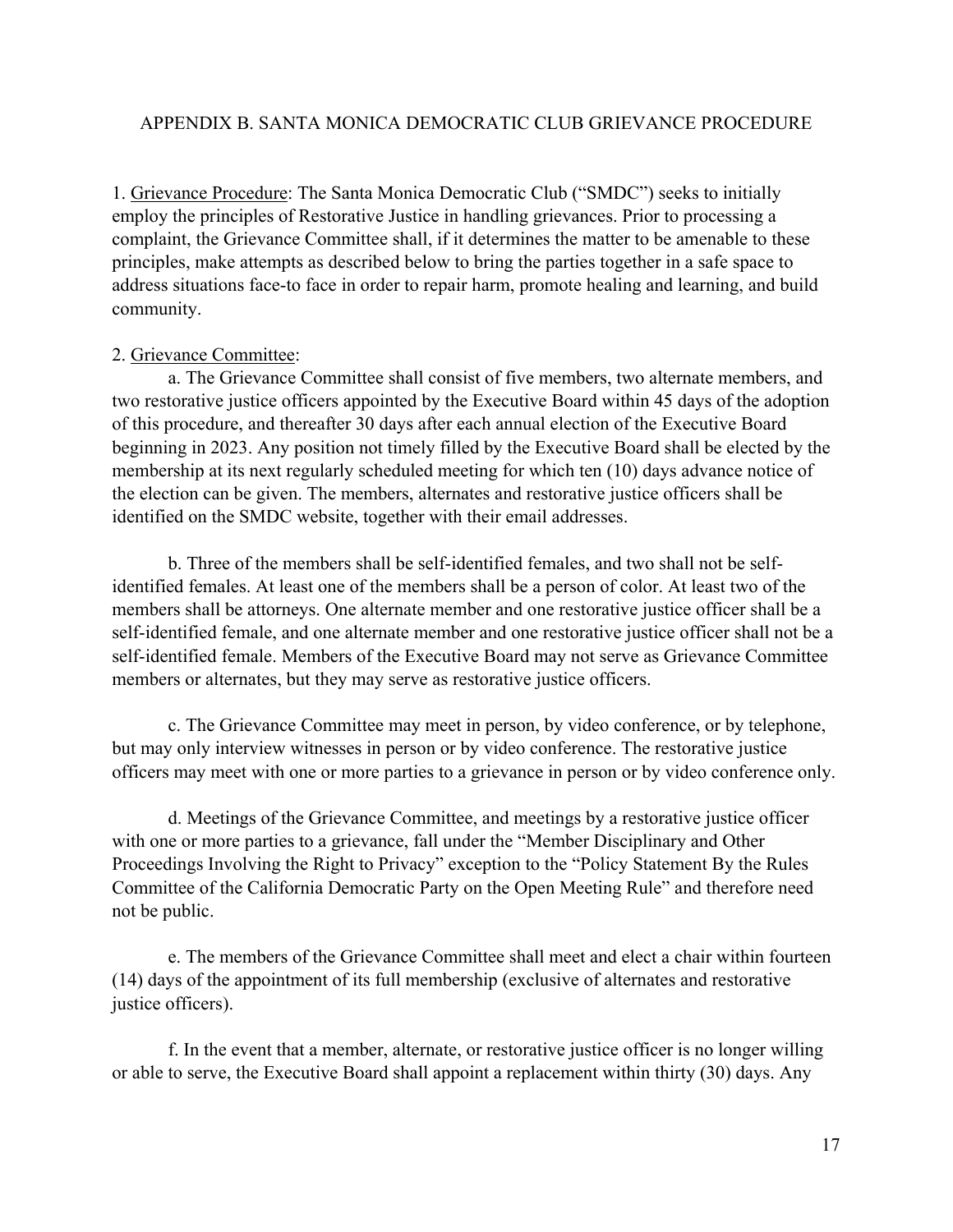position not timely filled by the Executive Board shall be elected by the membership at its next regularly scheduled meeting for which ten (10) days advance notice of the election can be given.

3. Grounds and Jurisdiction: The sole grounds for a member filing a grievance, and the jurisdiction of the Grievance Committee shall be an alleged:

a. Violation of Local, State, or Federal laws or regulations having a direct impact on: i) SMDC, or, ii) the complainant

b. Violation of the SMDC Bylaws, including the Santa Monica Democratic Club Policy Against Harassment and Workplace Violence, and the SMDC Civility Pledge.

4. Standing: A complainant must be a member of the SMDC, in good standing, and be directly and adversely affected by the actions or conduct of another member of the SMDC, in order to file a grievance.

- 5. Remedy: If a grievance is found to have merit, it may lead to any of the following: a. Private Admonishment (the distribution of which will be limited to the parties to the grievance),
	- b. Public Admonishment,
	- c. Suspension of Rights for a time certain not to exceed 60 days,
	- d. Removal from Office, and/or,
	- e. Removal from membership.

6. Initiating a Grievance: A grievance may be initiated by filing a timely Written Statement with the Chair of the Grievance Committee (or, if the Chair is either the grievant or the accused, with any other member of the Grievance Committee who then shall assume all duties of the Chair described below):

a. Setting forth with specificity, to the best of the complaining person's ability, the text of the Policy Against Harassment and Workplace Violence, Civility Pledge, SMDC Bylaws, regulation, and/or law alleged to have been violated,

- b. A statement of facts supporting the allegation, and,
- c. The requested remedy or remedies.

# 7. Initial Determinations and Actions:

a. Upon receipt of a Written Statement, the Chair shall immediately advise the complainant not to communicate with the accused about the grievance outside the presence of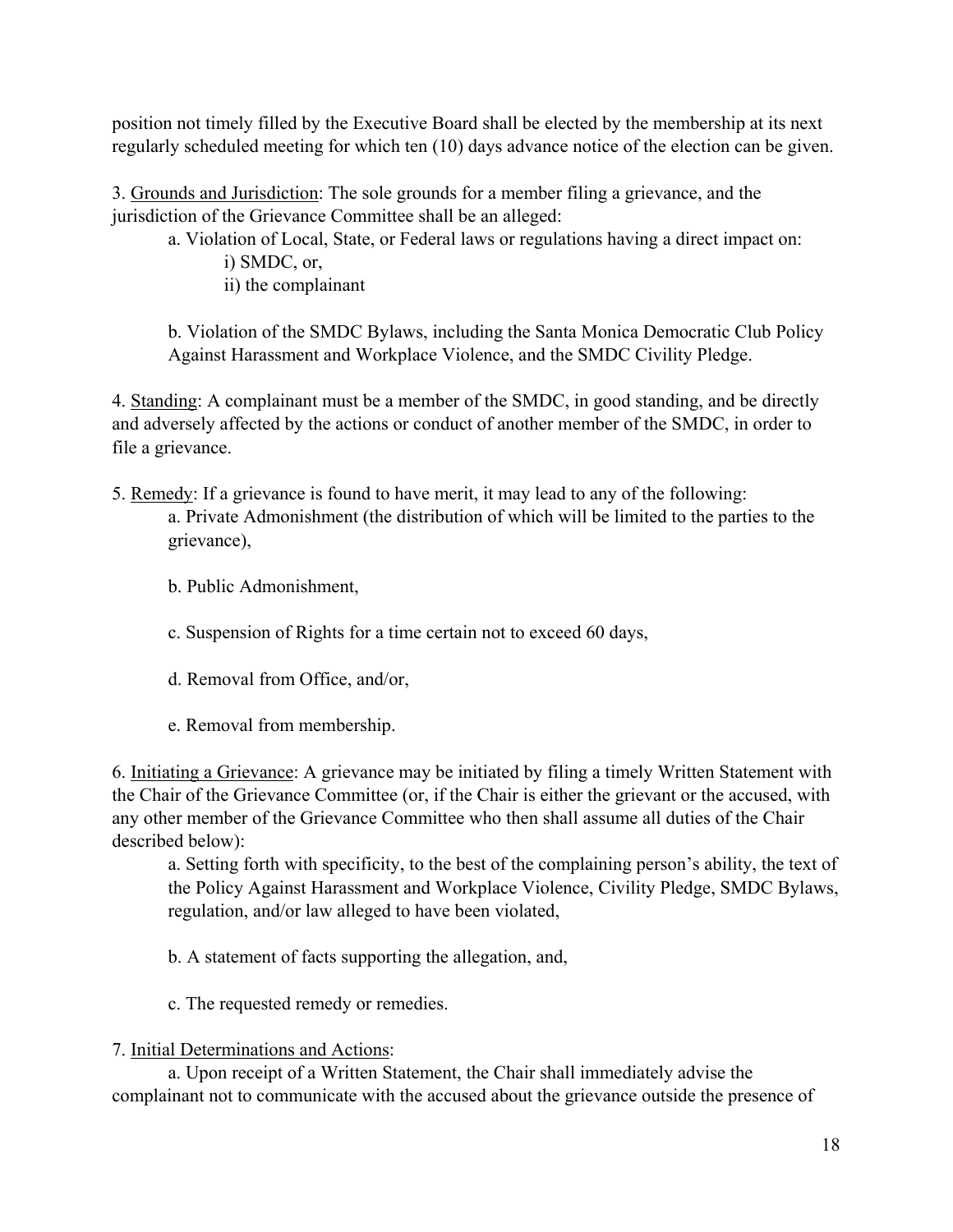the Grievance Committee and/or the restorative justice officers until the grievance is finally resolved. The Chair also shall immediately send the Written Statement to all other Committee Members who are not parties to the grievance. Within four (4) days of receipt of the Written Statement, any Grievance Committee members who believe they have a conflict of interest shall so advise the other Grievance Committee members who are not parties to the Grievance, and (i) the Chair shall send the Written Statement to the alternate who identifies in the same manner (i.e., self-identified female or not self-identified female) as the conflicted member, and (ii) that alternate shall serve as a member of Grievance Committee for that particular grievance unless that alternate has a conflict of interest. If the alternate who identifies in the same manner as the conflicted member is already serving due to the conflict of another member, then the remaining alternate also shall serve as a member of the Grievance Committee for that particular grievance unless that alternate has a conflict of interest. If conflicts are so numerous for a particular grievance that a five-member Grievance Committee cannot be formed from the five members and two alternates, the Chair shall immediately notify the SMDC President (or if the President is the grievant or the accused, any other Club Officer), and the Executive Board shall appoint temporary members for the particular grievance as soon as practicable.

b. Within ten (10) days of completion of the process described in 6.a above, the Grievance Committee shall make an initial determination of standing, jurisdiction and actionable allegations, based solely upon the Written Statement and the members' existing knowledge of the laws, regulations and bylaws referenced in paragraph 2 above, subject to change after rebuttal evidence is received. The Grievance Committee, on the same basis, shall determine whether a restorative justice process is appropriate.

c. If it is initially determined that standing, jurisdiction, and/or actionable allegations are not present, the Chair of the Grievance Committee shall contact the complainant within seven (7) days of the determination and advise the complainant of the determination and that the grievance process is at an end.

d. If it is initially determined that standing, jurisdiction, and actionable allegations are present, the Chair of the Grievance Committee shall contact the accused within seven (7) days of the determination and advise as to the allegation(s) that meet these requirements, and offer the accused either (i) acceptance of the remedy requested by the complainant, or (ii) immediately proceeding with the formal process for the determination of the grievance by the Grievance Committee. If the Grievance Committee also initially determined that a restorative justice process is appropriate, the Chair also shall offer participation in that process as an additional option. The Chair further shall advise the accused not to communicate with the complainant about the grievance outside of the presence of the Grievance Committee and/or the restorative justice officers until the grievance is finally resolved.

e. If the accused is offered and accepts restorative justice, within four (4) days the Chair shall advise the two restorative justice officers and provide them with a copy of the Written Statement and with an explanation of the Grievance Committee's determination regarding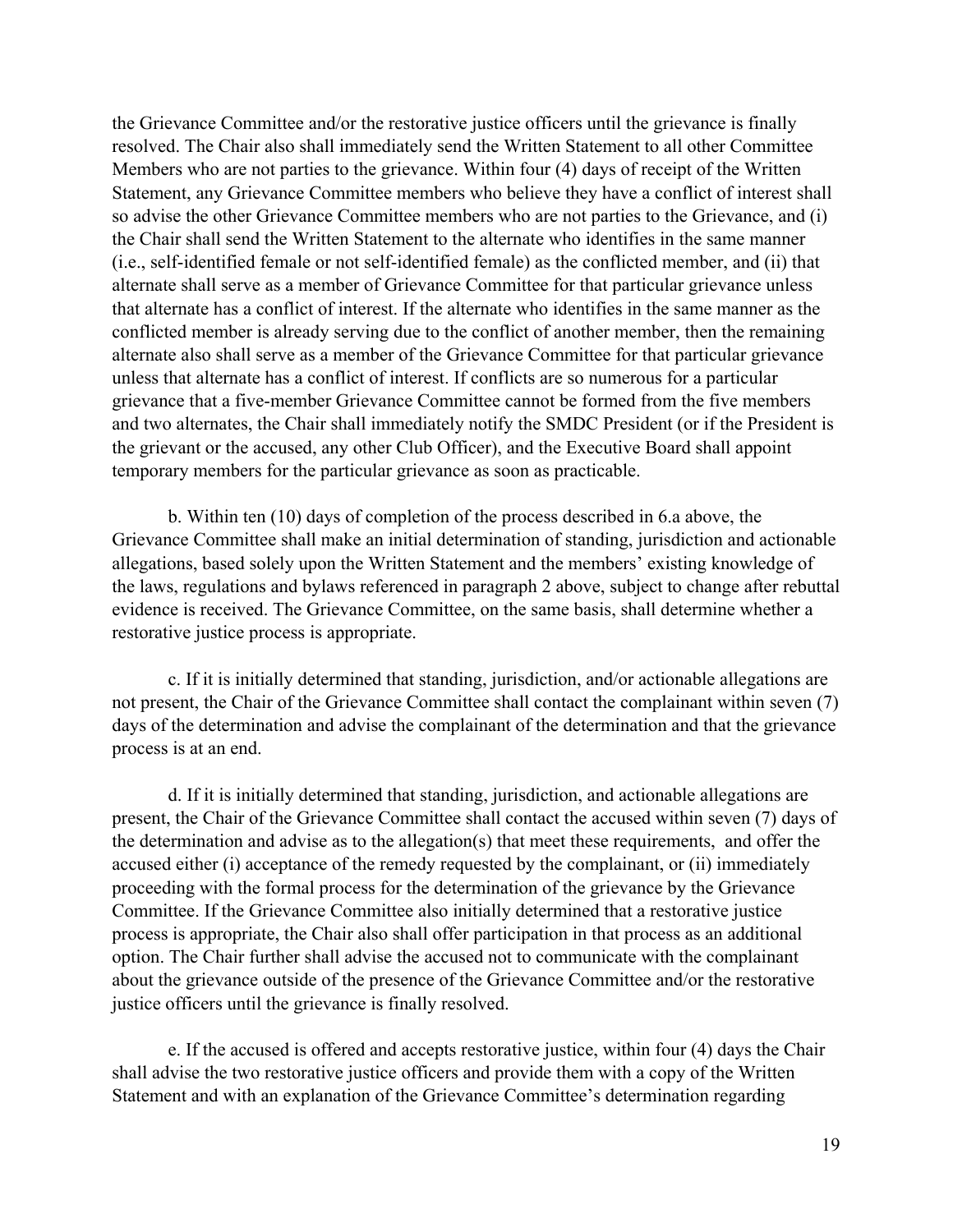standing, jurisdiction, and actionable allegations. The restorative justice officers then have thirty (30) days to attempt a restorative justice process. If the restorative justice process is not completed within that timeframe, the restorative justice officer(s) running the process for a particular grievance may extend the period for up to an additional thirty (30) days only by advising the Chair. If the restorative justice process succeeds or fails within the original or extended time, the restorative justice officer(s) running the process for a particular grievance shall advise the Chair within four (4) days.

f. If (i) the accused elects to proceed immediately with the formal process for determination of the grievance, (ii) the accused elects restorative justice but the Chair receives notice that the process failed, or (iii) the time for the restorative justice process provided for in paragraph 6(e) has run, within four (4) days the Chair shall (i) provide the accused with a copy of the Written Statement, (ii) explain the portions of that statement that meet the requirements for standing, jurisdiction and actionable allegations, and (iii) request that the accused provide a written response within fourteen (14) days.

g. If, in the determination of the Grievance Committee, the accusation involves a potential violation of criminal law, the complainant shall be advised to contact the appropriate Law Enforcement Agency. This process will continue parallel to any Law Enforcement action at the discretion of the Grievance Committee. The Grievance Committee is not bound by any decision made by a law enforcement agency.

h. The Grievance Committee may, by a two-thirds vote, also make an initial determination, based upon the Written Statement, that the situation warrants temporarily suspending the membership rights of the accused, pending further action. If such a determination is made, the Grievance Committee will so advise the SMDC Executive Board.

8. Confidentiality: The identity of all persons involved in the process, and all information regarding the allegation(s), shall be treated with confidentiality, and protected to the extent possible, except as otherwise specified herein.

#### 9. Hearings:

a. Hearings are not required for the issuance of Admonishments, or Suspensions of Rights, but must be held if the remedy sought is removal from office, and/or removal from membership in This Club. However, no remedy may be imposed except to the extent the underlying findings of misconduct justifying the remedy are based on evidence within the personal knowledge of the complainant, the personal knowledge of or admission by the accused, the personal knowledge of witnesses appearing at a hearing (or by written statement if the accused agrees thereto), or documents sent by or to the accused that either constitute actions of the accused or bear on the state of mind of the accused.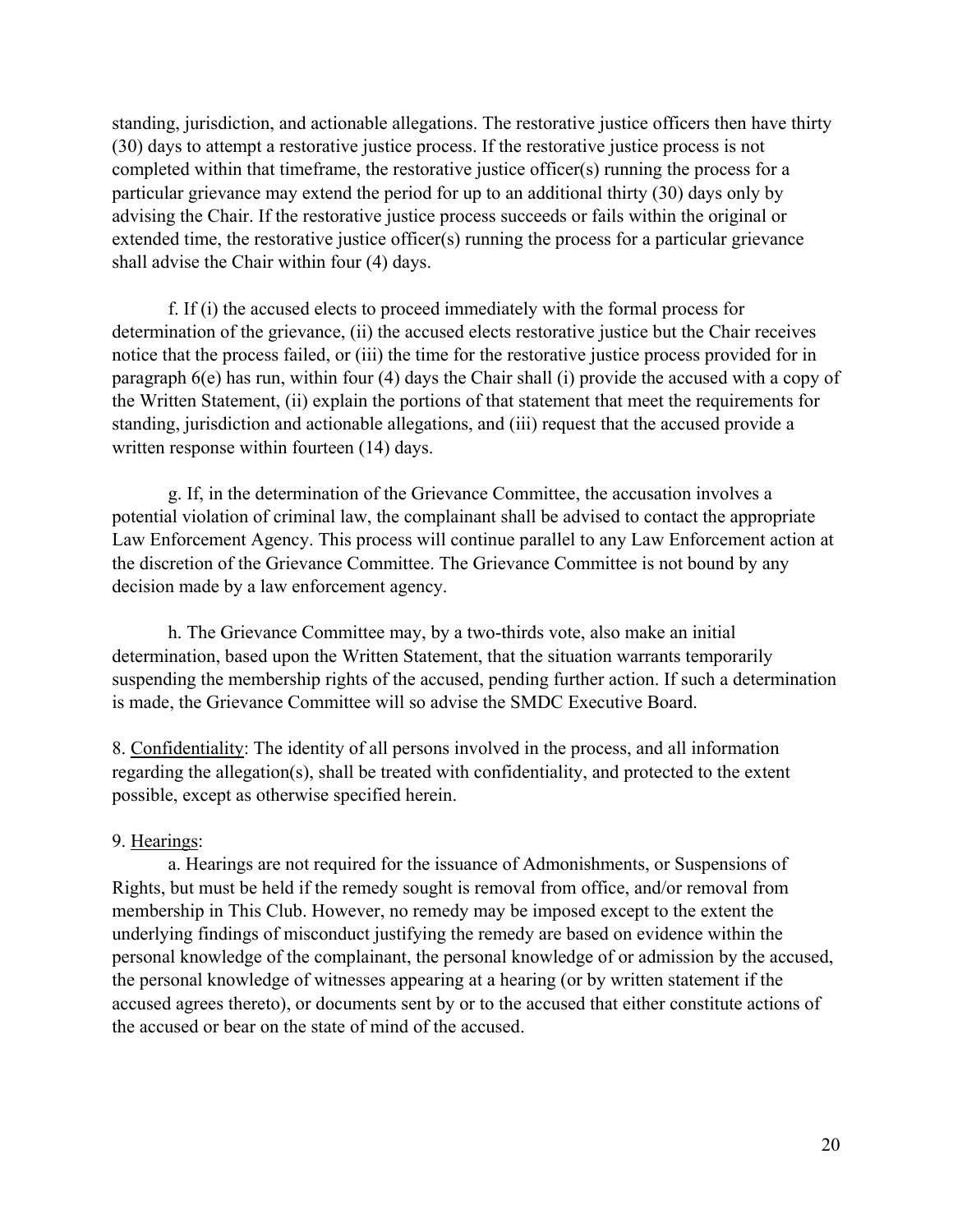b. Despite the above, after review of the Written Response, any two (2) members of the Grievance Committee may determine that a hearing shall be held, regardless of the remedy sought.

c. The determination of whether or not to hold a hearing shall be made within seven (7) days of the earlier of (i) receipt of the Written Response or (ii) the end of time for the accused to provide the Written Response.

d. If a hearing is determined to be required due to the remedy sought, or by two (2) members of the Grievance Committee, it shall be held within fourteen (14) days of that determination.

#### 10. Orders:

a. Orders of the Grievance Committee shall be made within fourteen (14) days of the determination that no Hearing is required, or, fourteen (14) days of the conclusion of any Hearing.

b. The Grievance Committee may, by majority vote, issue any admonishment, temporary suspension of rights, or dismissal of the Complaint.

c. The Grievance Committee may by a two-thirds (2/3rds) vote, concurred in by a majority vote of the Executive Board, remove an accused from office, and/or membership in the SMDC.

d. If the matter did not proceed to hearing, the Grievance Committee may only impose a remedy equal to, or lesser than, the remedy sought by the complainant.

e. If the matter proceeded to hearing, the Grievance Committee may impose any remedy set forth herein.

f. At any stage of this process the Grievance Committee may issue an Order Extending Time, provided, however, that the entire process from receipt of a Written Statement to issuance of a final determination by the Grievance Committee may take no longer than one hundred and forty (140) days.

g. If no remedy is imposed within fourteen (14) days of the determination that no Hearing is required, or, fourteen (14) days of the conclusion of any Hearing, the complaint shall be deemed dismissed, unless time has been extended.

h. All Orders shall be sent to the complainant and the accused by first class mail, and, if an email is on file with the SMDC, by email.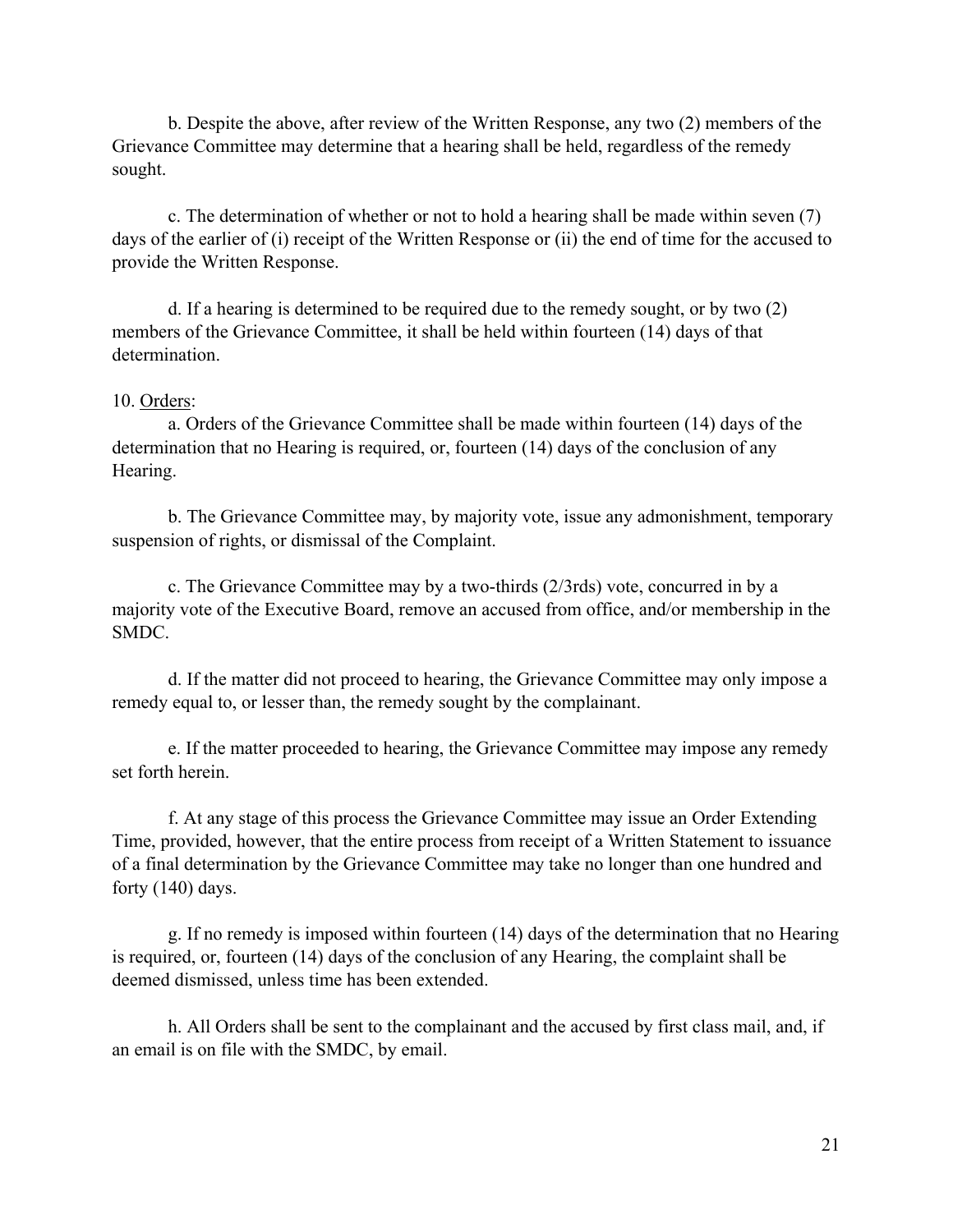i. A written decision shall be rendered at the conclusion of the Process, setting forth the allegations made, facts determined, and remedy imposed, if any, and shall be sent to the complainant and the accused.

j. Proof of the date and manner of delivery of any notices required under this Article shall be maintained by the Chair.

#### 11. Appeals:

a. The accused may, within twenty (20) days of the mailing of the Order(s), appeal any Suspension of Rights, or Removal from office or membership, to the SMDC Executive Board, which shall hear the matter at its next regularly scheduled meeting for which due notice can be given. The accused may exercise this right of appeal by emailing any officer at email addresses provided with the decision. Members of the SMDC shall, within four (4) days of receiving notice of the appeal advise whether they have a conflict of interest and, if so, shall have no involvement in any appeal.

b. Admonishments and Dismissals of Complaints are not subject to appeal.

### 12. Reporting:

a. The Chair of the Grievance Committee shall advise the SMDC Executive Board of the date of mailing of any order that imposes any Suspension of Rights or Removal from office or membership, and the identity of the person subject to such a sanction and the sanction imposed. The members of the SMDC Executive Board shall keep this information confidential. The SMDC Executive Board shall carry out any sanction ordered unless the accused timely appeals the sanction in accordance with paragraph 10 above.

b. The Chair of the Grievance Committee shall provide a report every month to the SMDC Executive Board regarding each grievance that has been filed. The report shall consist of the following information only: (i) the date the grievance was filed and (ii) the date each procedural step was completed.

#### 13. Failure to Comply with this Procedure:

a. If the Grievance Committee fails to comply with any of the policies, timelines, or actions set forth above in this Grievance Procedure, the Executive Board may issue a warning to the Committee stating the error and direct action(s) to remedy the error, which the Committee shall follow.

b. If the Aggrieved Party fails to comply with the policies, timelines, or actions set forth above in this Grievance Procedure, the complaint shall be dismissed absent a showing of good cause deemed sufficient by the Grievance Committee. If the Aggrieved Party consists of multiple individuals, the failure of one complainant to comply with this Grievance Procedure shall void their ability to participate in the grievance and the grievance shall proceed with the remaining parties as complainants. An Aggrieved Party who has been removed from the process due to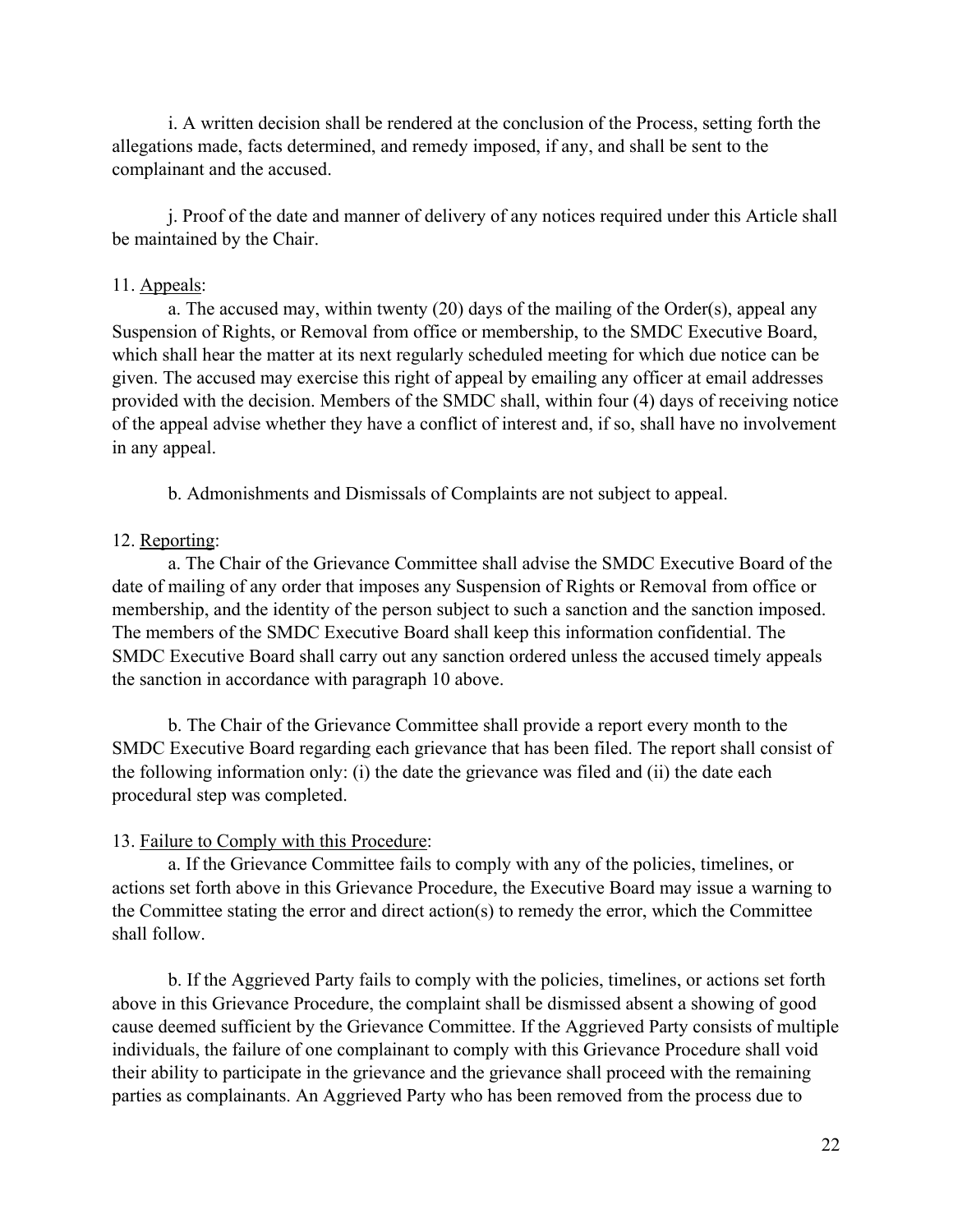their failure to comply with this procedure may appeal their removal to the Executive Board within twenty (20) days of removal, who shall make a decision on the appeal within fourteen (14) days of the appeal being filed.

c. If the Accused Party fails to comply with the policies, timelines, or actions set forth above in this Grievance Procedure absent a showing of good cause deemed sufficient by the Grievance Committee, the complaint and procedure shall proceed regardless of participation of the accused. The Accused Party may re-engage with the process at any time, but may not cause the procedure to restart at any point.

### 14. Reasonable Accommodations:

a. The Committee shall grant reasonable accommodations when requested in accordance with requirements of applicable disability law.